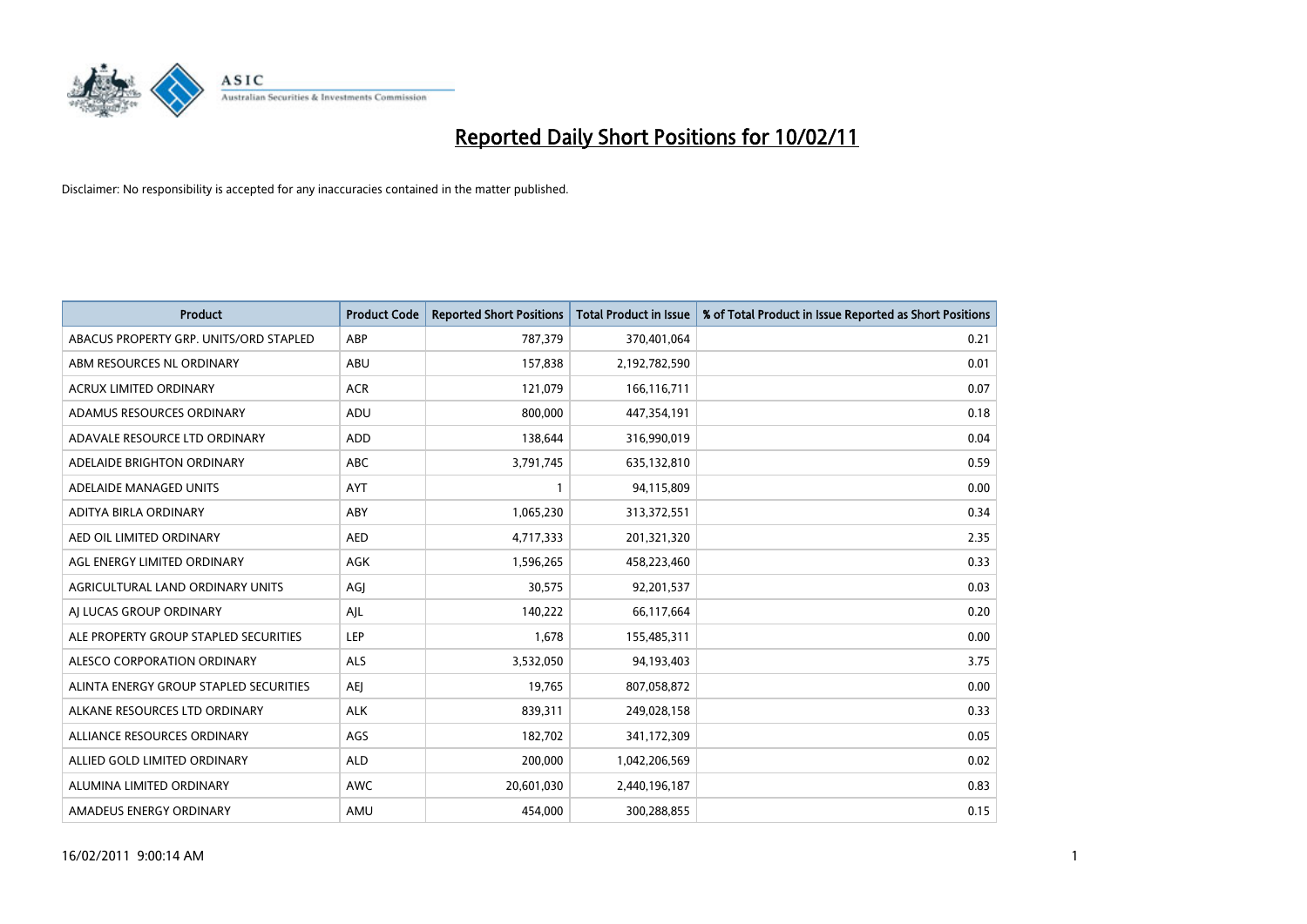

| <b>Product</b>                          | <b>Product Code</b> | <b>Reported Short Positions</b> | <b>Total Product in Issue</b> | % of Total Product in Issue Reported as Short Positions |
|-----------------------------------------|---------------------|---------------------------------|-------------------------------|---------------------------------------------------------|
| AMALGAMATED HOLDINGS ORDINARY           | <b>AHD</b>          | 6                               | 157,452,483                   | 0.00                                                    |
| AMCOR LIMITED ORDINARY                  | AMC                 | 3,791,183                       | 1,225,519,046                 | 0.31                                                    |
| AMP CAPITAL CHINA ORDINARY UNITS        | <b>AGF</b>          | 65,310                          | 337,034,455                   | 0.02                                                    |
| AMP LIMITED ORDINARY                    | AMP                 | 17,358,030                      | 2,094,424,200                 | 0.78                                                    |
| AMPELLA MINING ORDINARY                 | <b>AMX</b>          | 419,418                         | 202,975,108                   | 0.21                                                    |
| ANATOLIA MIN DEV LTD CDI 1:1 DEF SET    | AQG                 | 47,180                          | 138,844,389                   | 0.02                                                    |
| ANSELL LIMITED ORDINARY                 | <b>ANN</b>          | 4,131,922                       | 133,007,903                   | 3.10                                                    |
| ANTARES ENERGY LTD ORDINARY             | AZZ                 | 1,899,302                       | 299,333,110                   | 0.64                                                    |
| ANZ BANKING GRP LTD ORDINARY            | ANZ                 | 9,155,231                       | 2,596,103,390                 | 0.35                                                    |
| APA GROUP STAPLED SECURITIES            | <b>APA</b>          | 6,421,828                       | 551,689,118                   | 1.16                                                    |
| APEX MINERALS NL ORDINARY               | <b>AXM</b>          | 885,146                         | 3,917,819,915                 | 0.02                                                    |
| APN EUROPEAN RETAIL UNITS STAPLED SEC.  | <b>AEZ</b>          | 11,832                          | 544,910,660                   | 0.00                                                    |
| APN NEWS & MEDIA ORDINARY               | <b>APN</b>          | 14,349,439                      | 606,084,019                   | 2.38                                                    |
| AQUARIUS PLATINUM. ORDINARY             | <b>AOP</b>          | 2,229,443                       | 463,241,295                   | 0.48                                                    |
| AQUILA RESOURCES ORDINARY               | <b>AQA</b>          | 2,939,819                       | 374,314,049                   | 0.78                                                    |
| ARAFURA RESOURCE LTD ORDINARY           | ARU                 | 2,861,563                       | 367,930,342                   | 0.78                                                    |
| ARB CORPORATION ORDINARY                | ARP                 | 34,437                          | 72,481,302                    | 0.05                                                    |
| ARDENT LEISURE GROUP STAPLED SECURITIES | AAD                 | 2,202,845                       | 312,836,274                   | 0.71                                                    |
| ARISTOCRAT LEISURE ORDINARY             | <b>ALL</b>          | 24,587,774                      | 533,983,910                   | 4.61                                                    |
| ASCIANO LIMITED ORDINARY                | <b>AIO</b>          | 25,912,409                      | 2,926,103,883                 | 0.89                                                    |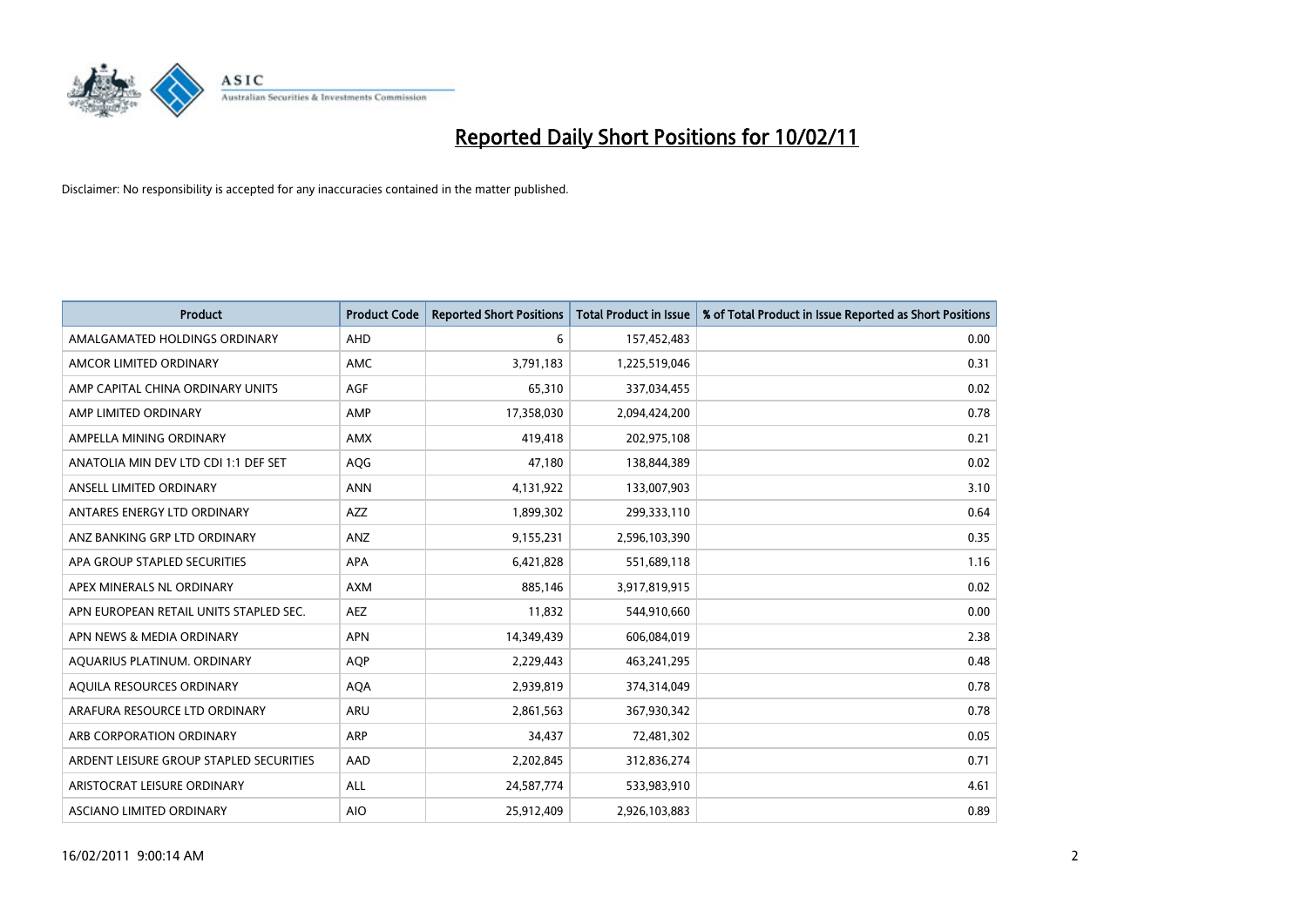

| Product                                 | <b>Product Code</b> | <b>Reported Short Positions</b> | Total Product in Issue | % of Total Product in Issue Reported as Short Positions |
|-----------------------------------------|---------------------|---------------------------------|------------------------|---------------------------------------------------------|
| ASG GROUP LIMITED ORDINARY              | ASZ                 | 6,170                           | 168,247,718            | 0.00                                                    |
| ASPEN GROUP ORD/UNITS STAPLED           | <b>APZ</b>          | 1,075,510                       | 588,269,075            | 0.16                                                    |
| ASTIVITA RENEWABLES ORDINARY            | <b>AIR</b>          | 150,000                         | 23,170,005             | 0.65                                                    |
| ASTON RES LTD ORDINARY                  | <b>AZT</b>          | 8,849                           | 204,527,604            | 0.00                                                    |
| ASTRO JAP PROP GROUP STAPLED SECURITIES | AJA                 | 18,445                          | 50,821,741             | 0.04                                                    |
| ASX LIMITED ORDINARY                    | <b>ASX</b>          | 1,020,282                       | 175,136,729            | 0.57                                                    |
| ATLANTIC LIMITED ORDINARY               | ATI                 | 460,035                         | 110,816,957            | 0.41                                                    |
| ATLAS IRON LIMITED ORDINARY             | AGO                 | 27,494,878                      | 547,089,119            | 5.01                                                    |
| AURORA OIL & GAS ORDINARY               | <b>AUT</b>          | 744,761                         | 403,437,342            | 0.18                                                    |
| AUSDRILL LIMITED ORDINARY               | ASL                 | 164,427                         | 262,933,906            | 0.06                                                    |
| AUSENCO LIMITED ORDINARY                | AAX                 | 3,352,647                       | 122,427,576            | 2.73                                                    |
| AUSTAL LIMITED ORDINARY                 | ASB                 | 164,849                         | 188,069,638            | 0.08                                                    |
| <b>AUSTAR UNITED ORDINARY</b>           | <b>AUN</b>          | 11,498,023                      | 1,271,357,418          | 0.90                                                    |
| AUSTBROKERS HOLDINGS ORDINARY           | <b>AUB</b>          | 2                               | 54,339,433             | 0.00                                                    |
| AUSTEREO GROUP LTD. ORDINARY            | <b>AEO</b>          | 86,362                          | 344,783,708            | 0.03                                                    |
| AUSTIN ENGINEERING ORDINARY             | ANG                 | 19,010                          | 71,614,403             | 0.02                                                    |
| <b>AUSTRALAND ASSETS ASSETS</b>         | AAZPB               | 1,168                           | 2,750,000              | 0.04                                                    |
| AUSTRALAND PROPERTY STAPLED SECURITY    | <b>ALZ</b>          | 841,708                         | 576,837,197            | 0.13                                                    |
| AUSTRALIAN AGRICULT, ORDINARY           | AAC                 | 4,509,845                       | 264,264,459            | 1.68                                                    |
| AUSTRALIAN EDUCATION UNITS              | <b>AEU</b>          | 625,000                         | 134,973,383            | 0.46                                                    |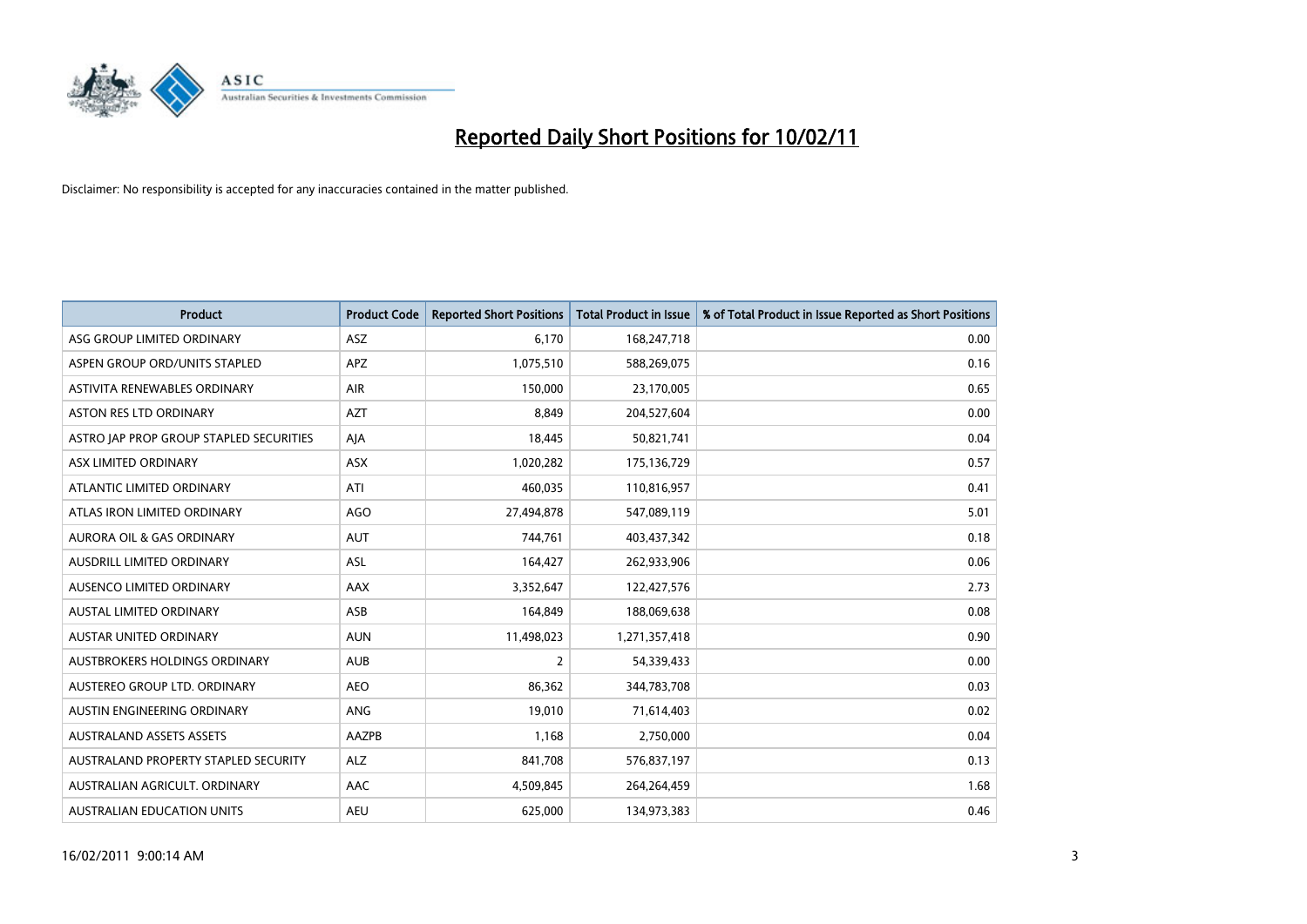

| <b>Product</b>                       | <b>Product Code</b> | <b>Reported Short Positions</b> | <b>Total Product in Issue</b> | % of Total Product in Issue Reported as Short Positions |
|--------------------------------------|---------------------|---------------------------------|-------------------------------|---------------------------------------------------------|
| AUSTRALIAN INFRASTR. UNITS/ORDINARY  | <b>AIX</b>          | 345,577                         | 620,733,944                   | 0.07                                                    |
| AUSTRALIAN MINES LTD ORDINARY        | <b>AUZ</b>          | 1,400,000                       | 396,909,195                   | 0.35                                                    |
| AUSTRALIAN PHARM, ORDINARY           | API                 | 1,175,029                       | 488,115,883                   | 0.23                                                    |
| AUTOMOTIVE HOLDINGS ORDINARY         | <b>AHE</b>          | 505,608                         | 226,387,577                   | 0.21                                                    |
| AVEXA LIMITED ORDINARY               | <b>AVX</b>          | 243,657                         | 847,688,779                   | 0.03                                                    |
| AVOCA RESOURCES ORDINARY             | <b>AVO</b>          | 262,257                         | 303,301,781                   | 0.09                                                    |
| AWE LIMITED ORDINARY                 | <b>AWE</b>          | 4,781,378                       | 521,871,941                   | 0.91                                                    |
| AXA ASIA PACIFIC ORDINARY            | <b>AXA</b>          | 4,329,377                       | 2,067,095,545                 | 0.21                                                    |
| <b>BANDANNA ENERGY ORDINARY</b>      | <b>BND</b>          | 46,933                          | 426,265,482                   | 0.01                                                    |
| BANK OF QUEENSLAND. ORDINARY         | <b>BOQ</b>          | 1,266,420                       | 222,072,957                   | 0.56                                                    |
| <b>BANNERMAN RESOURCES ORDINARY</b>  | <b>BMN</b>          | 83,000                          | 234,435,934                   | 0.04                                                    |
| <b>BASS STRAIT OIL CO ORDINARY</b>   | <b>BAS</b>          | 1,482                           | 291,030,250                   | 0.00                                                    |
| BATHURST RESOURCES ORDINARY          | <b>BTU</b>          | 3,913,753                       | 613,291,330                   | 0.63                                                    |
| <b>BAUXITE RESOURCE LTD ORDINARY</b> | <b>BAU</b>          | 364,275                         | 234,379,896                   | 0.16                                                    |
| <b>BC IRON LIMITED ORDINARY</b>      | <b>BCI</b>          | 11,238                          | 94,061,000                    | 0.01                                                    |
| BEACH ENERGY LIMITED ORDINARY        | <b>BPT</b>          | 1,969,023                       | 1,099,021,290                 | 0.19                                                    |
| BEADELL RESOURCE LTD ORDINARY        | <b>BDR</b>          | 37,019                          | 622,097,828                   | 0.01                                                    |
| BENDIGO AND ADELAIDE ORDINARY        | <b>BEN</b>          | 6,133,212                       | 357,625,053                   | 1.70                                                    |
| BERKELEY RESOURCES ORDINARY          | <b>BKY</b>          | 678,356                         | 158,935,898                   | 0.42                                                    |
| BETASHARES ASX FIN ETF UNITS         | <b>OFN</b>          | 30,000                          | 4,509,251                     | 0.67                                                    |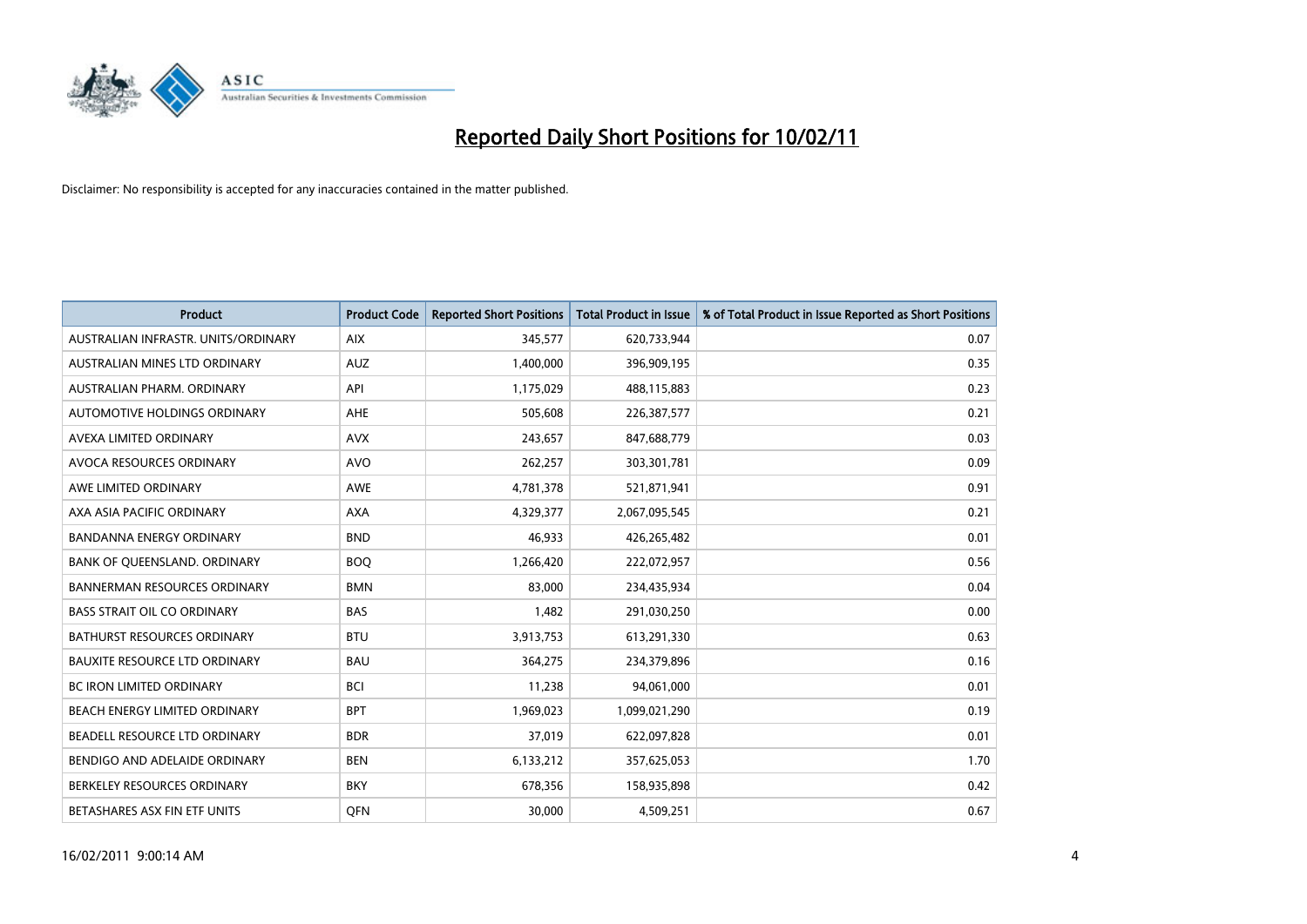

| <b>Product</b>                           | <b>Product Code</b> | <b>Reported Short Positions</b> | <b>Total Product in Issue</b> | % of Total Product in Issue Reported as Short Positions |
|------------------------------------------|---------------------|---------------------------------|-------------------------------|---------------------------------------------------------|
| BETASHARES ASX RES ETF UNITS             | <b>ORE</b>          | 151,570                         | 4,519,432                     | 3.36                                                    |
| BHP BILLITON LIMITED ORDINARY            | <b>BHP</b>          | 14,267,459                      | 3,356,081,497                 | 0.40                                                    |
| <b>BILLABONG ORDINARY</b>                | <b>BBG</b>          | 9,770,676                       | 253,613,826                   | 3.82                                                    |
| <b>BIOTA HOLDINGS ORDINARY</b>           | <b>BTA</b>          | 2,303,403                       | 180,805,565                   | 1.28                                                    |
| <b>BISALLOY STEEL ORDINARY</b>           | <b>BIS</b>          | 84,480                          | 216,455,965                   | 0.04                                                    |
| BKI INVESTMENT LTD ORDINARY              | <b>BKI</b>          | 508                             | 420,919,092                   | 0.00                                                    |
| <b>BLACKTHORN RESOURCES ORDINARY</b>     | <b>BTR</b>          | 35,848                          | 106,885,300                   | 0.03                                                    |
| <b>BLUESCOPE STEEL LTD ORDINARY</b>      | <b>BSL</b>          | 39,517,040                      | 1,842,207,385                 | 2.10                                                    |
| <b>BOART LONGYEAR ORDINARY</b>           | <b>BLY</b>          | 3,780,947                       | 461,163,412                   | 0.82                                                    |
| <b>BOOM LOGISTICS ORDINARY</b>           | <b>BOL</b>          | 353,563                         | 461,500,712                   | 0.07                                                    |
| <b>BORAL LIMITED, ORDINARY</b>           | <b>BLD</b>          | 25,301,556                      | 724,446,767                   | 3.50                                                    |
| BOTSWANA METALS LTD ORDINARY             | <b>BML</b>          | 7,000                           | 107,787,762                   | 0.01                                                    |
| <b>BOW ENERGY LIMITED ORDINARY</b>       | <b>BOW</b>          | 681,225                         | 348,972,041                   | 0.18                                                    |
| <b>BRADKEN LIMITED ORDINARY</b>          | <b>BKN</b>          | 1,072,698                       | 139,639,929                   | 0.77                                                    |
| <b>BRAMBLES LIMITED ORDINARY</b>         | <b>BXB</b>          | 9,462,895                       | 1,450,669,836                 | 0.63                                                    |
| BREVILLE GROUP LTD ORDINARY              | <b>BRG</b>          | 2.740                           | 129,615,322                   | 0.00                                                    |
| <b>BRICKWORKS LIMITED ORDINARY</b>       | <b>BKW</b>          | 113,590                         | 147,567,333                   | 0.08                                                    |
| <b>BROCKMAN RESOURCES ORDINARY</b>       | <b>BRM</b>          | 85,053                          | 144,803,151                   | 0.06                                                    |
| BT INVESTMENT MNGMNT ORDINARY            | <b>BTT</b>          | 554,785                         | 160,000,000                   | 0.35                                                    |
| <b>BUNNINGS WAREHOUSE ORDINARY UNITS</b> | <b>BWP</b>          | 1,093,714                       | 427,042,646                   | 0.25                                                    |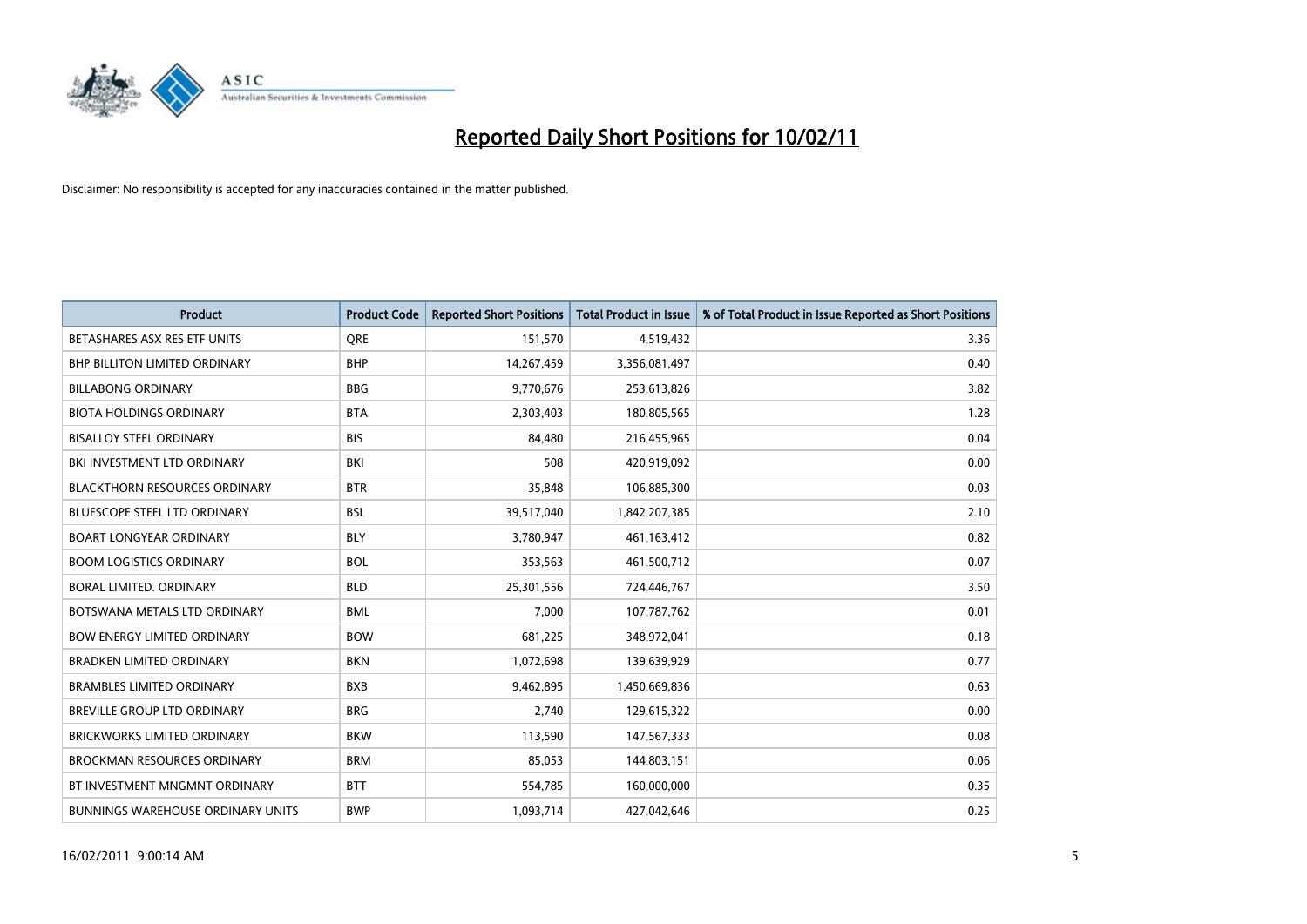

| <b>Product</b>                        | <b>Product Code</b> | <b>Reported Short Positions</b> | <b>Total Product in Issue</b> | % of Total Product in Issue Reported as Short Positions |
|---------------------------------------|---------------------|---------------------------------|-------------------------------|---------------------------------------------------------|
| <b>BURU ENERGY ORDINARY</b>           | <b>BRU</b>          | 155,589                         | 182,780,549                   | 0.09                                                    |
| CABCHARGE AUSTRALIA ORDINARY          | CAB                 | 420,639                         | 120,437,014                   | 0.34                                                    |
| CALTEX AUSTRALIA ORDINARY             | <b>CTX</b>          | 5,133,784                       | 270,000,000                   | 1.87                                                    |
| CAMPBELL BROTHERS ORDINARY            | <b>CPB</b>          | 58,513                          | 67,503,411                    | 0.08                                                    |
| CAPE LAMBERT RES LTD ORDINARY         | <b>CFE</b>          | 1,897,706                       | 610,705,062                   | 0.31                                                    |
| <b>CAPRAL LIMITED ORDINARY</b>        | CAA                 | 131,161                         | 387,898,255                   | 0.03                                                    |
| <b>CARBON ENERGY ORDINARY</b>         | <b>CNX</b>          | 1,455,693                       | 670,872,650                   | 0.22                                                    |
| CARDNO LIMITED ORDINARY               | CDD                 | 13,942                          | 106,250,491                   | 0.01                                                    |
| CARNARVON PETROLEUM ORDINARY          | <b>CVN</b>          | 3,351,541                       | 687,820,634                   | 0.50                                                    |
| CARNEGIE WAVE ENERGY ORDINARY         | <b>CWE</b>          | 83,000                          | 859,087,627                   | 0.01                                                    |
| CARPATHIAN RESOURCES ORDINARY         | <b>CPN</b>          | 75,000                          | 265,533,501                   | 0.03                                                    |
| CARPENTARIA EXP. LTD ORDINARY         | CAP                 | 9.777                           | 94,341,301                    | 0.01                                                    |
| CARRICK GOLD LIMITED ORDINARY         | <b>CRK</b>          | 25,680                          | 139,500,000                   | 0.02                                                    |
| CARSALES.COM LTD ORDINARY             | <b>CRZ</b>          | 3,436,788                       | 234,073,300                   | 1.46                                                    |
| CASH CONVERTERS ORD/DIV ACCESS        | <b>CCV</b>          | 214,906                         | 379,761,025                   | 0.05                                                    |
| <b>CASPIAN OIL &amp; GAS ORDINARY</b> | CIG                 | 50,000                          | 1,331,500,513                 | 0.00                                                    |
| CATALPA RESOURCES ORDINARY            | CAH                 | 272,907                         | 177,954,355                   | 0.15                                                    |
| CAZALY RESOURCES ORDINARY             | CAZ                 | 1,150                           | 110,291,702                   | 0.00                                                    |
| CEC GROUP LIMITED ORDINARY            | <b>CEG</b>          | 1,750                           | 79,662,662                    | 0.00                                                    |
| <b>CELLNET GROUP ORDINARY</b>         | <b>CLT</b>          | 1,342                           | 69,875,723                    | 0.00                                                    |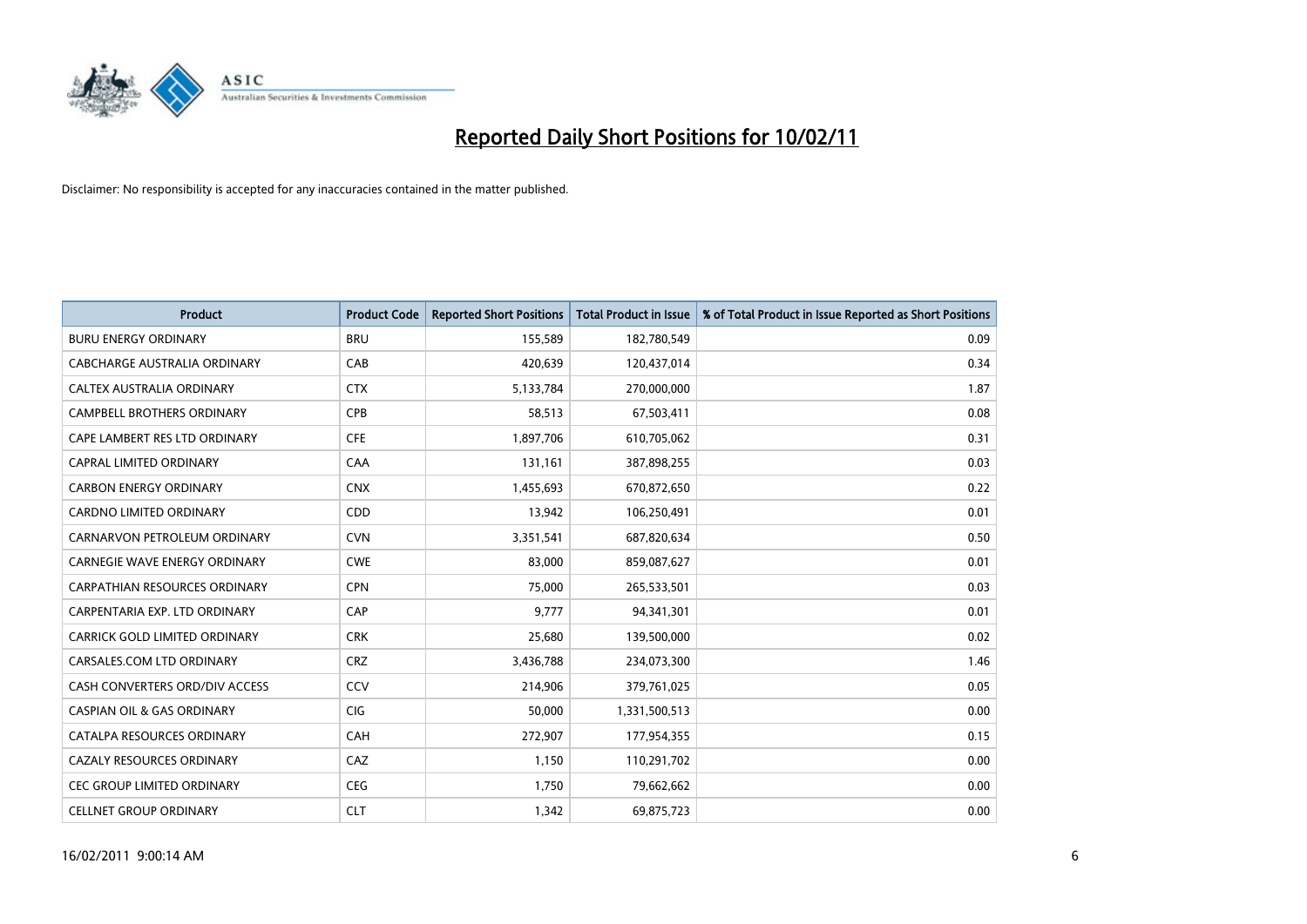

| <b>Product</b>                                | <b>Product Code</b> | <b>Reported Short Positions</b> | <b>Total Product in Issue</b> | % of Total Product in Issue Reported as Short Positions |
|-----------------------------------------------|---------------------|---------------------------------|-------------------------------|---------------------------------------------------------|
| CENTRAL PETROLEUM ORDINARY                    | <b>CTP</b>          | 163,513                         | 982,298,842                   | 0.02                                                    |
| CENTREBET INTERNAT. ORDINARY                  | <b>CIL</b>          | 11,582                          | 87,764,414                    | 0.01                                                    |
| <b>CENTRO PROPERTIES UNITS/ORD STAPLED</b>    | <b>CNP</b>          | 318,988                         | 972,414,514                   | 0.03                                                    |
| <b>CENTRO RETAIL GROUP STAPLED SECURITIES</b> | <b>CER</b>          | 968,899                         | 2,286,399,424                 | 0.05                                                    |
| <b>CERAMIC FUEL CELLS ORDINARY</b>            | <b>CFU</b>          | 1,258,997                       | 1,201,353,566                 | 0.10                                                    |
| <b>CFS RETAIL PROPERTY UNITS</b>              | <b>CFX</b>          | 37,293,716                      | 2,825,628,530                 | 1.32                                                    |
| <b>CHALICE GOLD MINES ORDINARY</b>            | <b>CHN</b>          | 5,190                           | 212,455,886                   | 0.00                                                    |
| CHALLENGER DIV.PRO. STAPLED UNITS             | <b>CDI</b>          | 47,572                          | 913,426,007                   | 0.00                                                    |
| CHALLENGER INFRAST. STAPLED UNITS             | <b>CIF</b>          | 324,781                         | 316,223,785                   | 0.10                                                    |
| <b>CHALLENGER LIMITED ORDINARY</b>            | <b>CGF</b>          | 5,402,069                       | 501,959,841                   | 1.08                                                    |
| CHANDLER MACLEOD LTD ORDINARY                 | <b>CMG</b>          | 143,942                         | 422,031,685                   | 0.03                                                    |
| CHARTER HALL GROUP STAPLED US PROHIBIT.       | <b>CHC</b>          | 598,017                         | 306,341,814                   | 0.19                                                    |
| <b>CHARTER HALL OFFICE UNIT</b>               | CQO                 | 1,738,467                       | 493,319,730                   | 0.34                                                    |
| <b>CHARTER HALL RETAIL UNITS</b>              | <b>COR</b>          | 540,036                         | 305,810,723                   | 0.17                                                    |
| CHEMGENEX PHARMACEUT ORDINARY                 | <b>CXS</b>          | 89,061                          | 283,348,870                   | 0.03                                                    |
| CITIGOLD CORP LTD ORDINARY                    | <b>CTO</b>          | 2,114,790                       | 1,040,278,301                 | 0.21                                                    |
| CLINUVEL PHARMACEUT, ORDINARY                 | <b>CUV</b>          | 4,127                           | 30,379,956                    | 0.01                                                    |
| <b>CLOUGH LIMITED ORDINARY</b>                | <b>CLO</b>          | 799,331                         | 770,916,269                   | 0.09                                                    |
| <b>COAL &amp; ALLIED ORDINARY</b>             | <b>CNA</b>          | 1,327                           | 86,584,735                    | 0.00                                                    |
| COAL OF AFRICA LTD ORDINARY                   | <b>CZA</b>          | 1,442,246                       | 530,514,663                   | 0.26                                                    |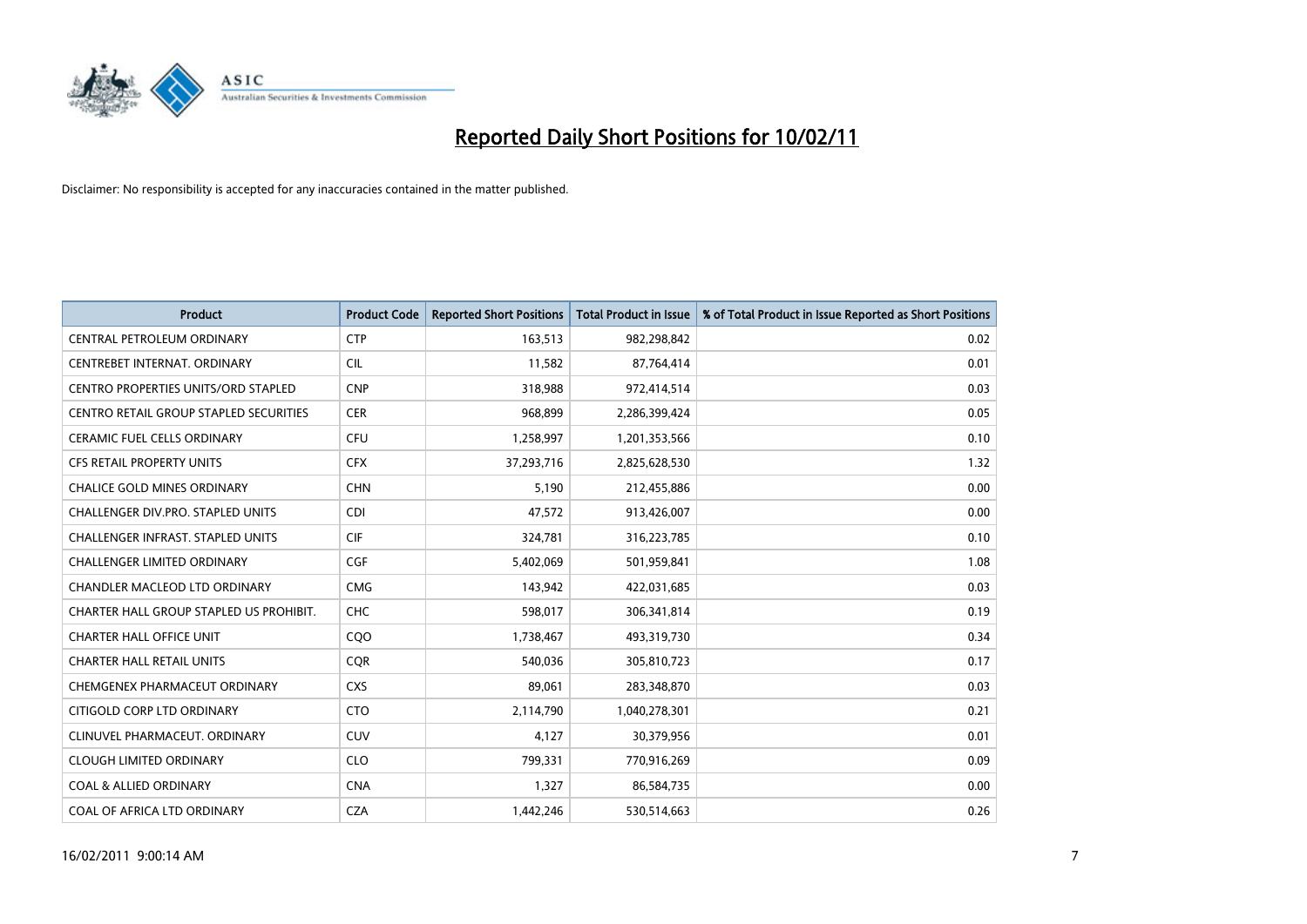

| <b>Product</b>                       | <b>Product Code</b> | <b>Reported Short Positions</b> | Total Product in Issue | % of Total Product in Issue Reported as Short Positions |
|--------------------------------------|---------------------|---------------------------------|------------------------|---------------------------------------------------------|
| <b>COALSPUR MINES LTD ORDINARY</b>   | <b>CPL</b>          | 1,417,160                       | 487,760,453            | 0.29                                                    |
| COCA-COLA AMATIL ORDINARY            | <b>CCL</b>          | 3,484,292                       | 756,003,067            | 0.46                                                    |
| <b>COCHLEAR LIMITED ORDINARY</b>     | <b>COH</b>          | 716,169                         | 56,669,257             | 1.25                                                    |
| COCKATOO COAL ORDINARY               | <b>COK</b>          | 1,932,515                       | 1,016,096,908          | 0.18                                                    |
| <b>COFFEY INTERNATIONAL ORDINARY</b> | <b>COF</b>          | 157,852                         | 132,577,523            | 0.12                                                    |
| COMMONWEALTH BANK, ORDINARY          | <b>CBA</b>          | 13,985,370                      | 1,548,907,074          | 0.87                                                    |
| COMMONWEALTH PROP ORDINARY UNITS     | <b>CPA</b>          | 19,383,979                      | 2,449,599,711          | 0.79                                                    |
| <b>COMPASS RESOURCES ORDINARY</b>    | <b>CMR</b>          | 101,480                         | 147,402,920            | 0.07                                                    |
| COMPUTERSHARE LTD ORDINARY           | <b>CPU</b>          | 2,055,169                       | 555,664,059            | 0.37                                                    |
| <b>CONDOR METALS LTD ORDINARY</b>    | <b>CNK</b>          | 4,238                           | 65,000,000             | 0.01                                                    |
| <b>CONNECTEAST GROUP STAPLED</b>     | <b>CEU</b>          | 42,670,108                      | 3,940,145,951          | 1.08                                                    |
| CONSOLIDATED MEDIA, ORDINARY         | <b>CMI</b>          | 687,121                         | 561,834,996            | 0.12                                                    |
| CONTANGO MICROCAP ORDINARY           | <b>CTN</b>          | 7,500                           | 145,708,783            | 0.01                                                    |
| CONTINENTAL COAL LTD ORDINARY        | <b>CCC</b>          | 1,481,119                       | 1,980,616,757          | 0.07                                                    |
| <b>COOPER ENERGY LTD ORDINARY</b>    | <b>COE</b>          | 1,364,007                       | 292,576,001            | 0.46                                                    |
| <b>COPPER STRIKE LTD ORDINARY</b>    | <b>CSE</b>          | 714                             | 129,455,571            | 0.00                                                    |
| <b>CORDLIFE LIMITED ORDINARY</b>     | CBB                 |                                 | 145,360,920            | 0.00                                                    |
| COUNT FINANCIAL ORDINARY             | COU                 | 691,875                         | 262,212,976            | 0.27                                                    |
| <b>CRANE GROUP LIMITED ORDINARY</b>  | <b>CRG</b>          | 1,631,858                       | 79,110,667             | 2.05                                                    |
| <b>CRESCENT GOLD ORDINARY</b>        | <b>CRE</b>          | 299,112                         | 1,063,487,177          | 0.03                                                    |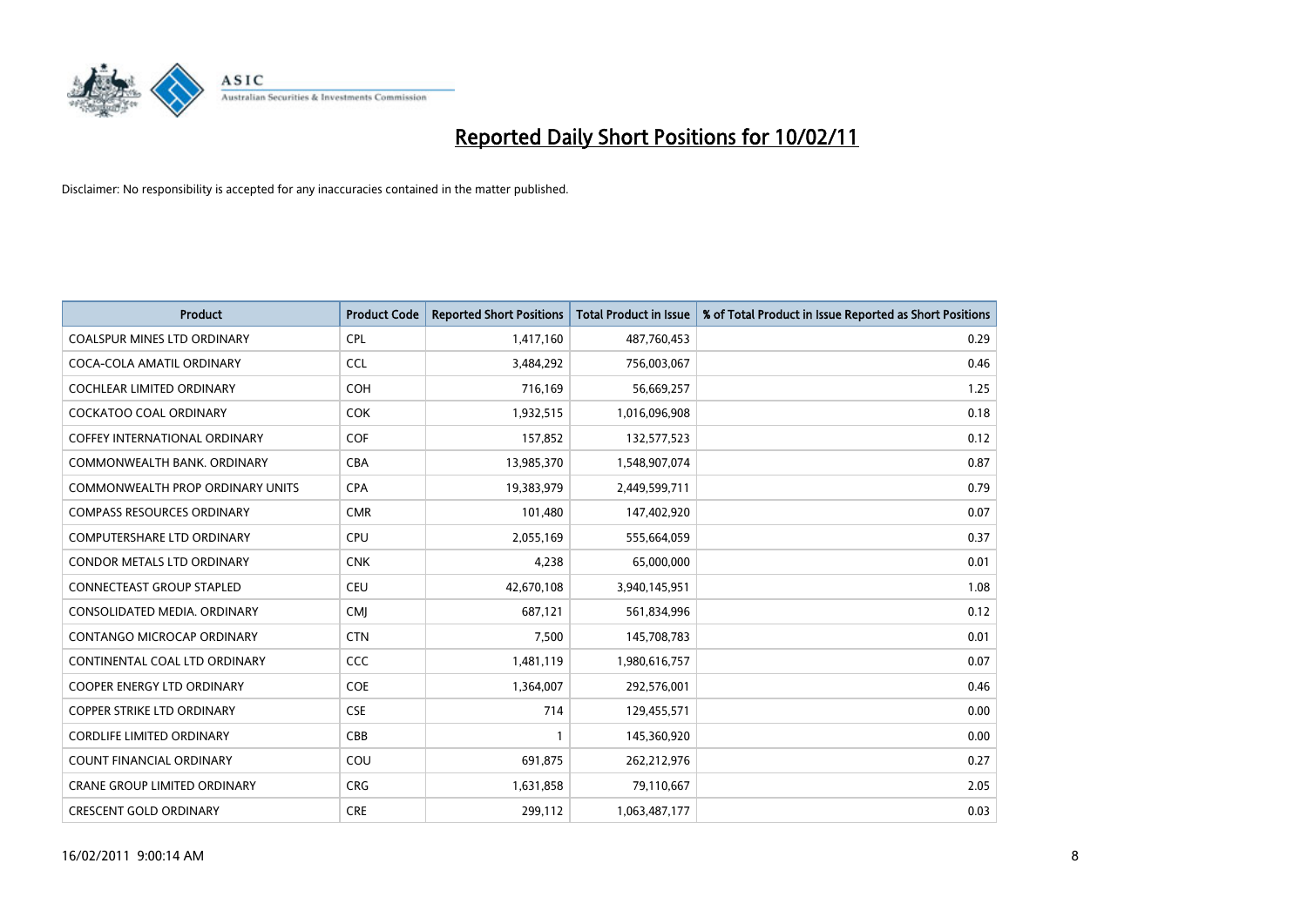

| <b>Product</b>                          | <b>Product Code</b> | <b>Reported Short Positions</b> | <b>Total Product in Issue</b> | % of Total Product in Issue Reported as Short Positions |
|-----------------------------------------|---------------------|---------------------------------|-------------------------------|---------------------------------------------------------|
| <b>CROMWELL PROP STAPLED SECURITIES</b> | <b>CMW</b>          | 90,283                          | 910,985,951                   | 0.01                                                    |
| <b>CROWN LIMITED ORDINARY</b>           | <b>CWN</b>          | 2,552,983                       | 754,131,800                   | 0.33                                                    |
| <b>CSG LIMITED ORDINARY</b>             | CSV                 | 687,007                         | 244,933,695                   | 0.27                                                    |
| <b>CSL LIMITED ORDINARY</b>             | <b>CSL</b>          | 9,454,291                       | 544,690,565                   | 1.71                                                    |
| <b>CSR LIMITED ORDINARY</b>             | <b>CSR</b>          | 5,875,836                       | 1,517,909,514                 | 0.39                                                    |
| <b>CUDECO LIMITED ORDINARY</b>          | CDU                 | 801,003                         | 145,512,643                   | 0.55                                                    |
| <b>CUSTOMERS LIMITED ORDINARY</b>       | <b>CUS</b>          | 117,714                         | 134,869,357                   | 0.08                                                    |
| DART ENERGY LTD ORDINARY                | <b>DTE</b>          | 337,358                         | 548,938,184                   | 0.06                                                    |
| DAVID JONES LIMITED ORDINARY            | <b>DJS</b>          | 21,052,695                      | 514,034,694                   | 4.09                                                    |
| DECMIL GROUP LIMITED ORDINARY           | <b>DCG</b>          | 17,397                          | 124,204,568                   | 0.01                                                    |
| DEEP YELLOW LIMITED ORDINARY            | <b>DYL</b>          | 15,876                          | 1,127,084,458                 | 0.00                                                    |
| DEVINE LIMITED ORDINARY                 | <b>DVN</b>          | 1,000                           | 634,918,223                   | 0.00                                                    |
| DEXUS PROPERTY GROUP STAPLED UNITS      | <b>DXS</b>          | 11,755,863                      | 4,839,024,176                 | 0.25                                                    |
| DISCOVERY METALS LTD ORDINARY           | <b>DML</b>          | 249,183                         | 436,628,231                   | 0.06                                                    |
| <b>DOMINION MINING ORDINARY</b>         | <b>DOM</b>          | 42,892                          | 103,520,259                   | 0.03                                                    |
| DOMINO PIZZA ENTERPR ORDINARY           | <b>DMP</b>          | 3                               | 68,407,674                    | 0.00                                                    |
| DOWNER EDI LIMITED ORDINARY             | <b>DOW</b>          | 7,532,882                       | 343,178,483                   | 2.21                                                    |
| DRILLSEARCH ENERGY ORDINARY             | <b>DLS</b>          | 17,591                          | 206,808,417                   | 0.01                                                    |
| DUET GROUP STAPLED US PROHIBIT.         | <b>DUE</b>          | 1,737,253                       | 887,304,690                   | 0.20                                                    |
| DULUXGROUP LIMITED ORDINARY             | <b>DLX</b>          | 2,453,395                       | 367,456,259                   | 0.66                                                    |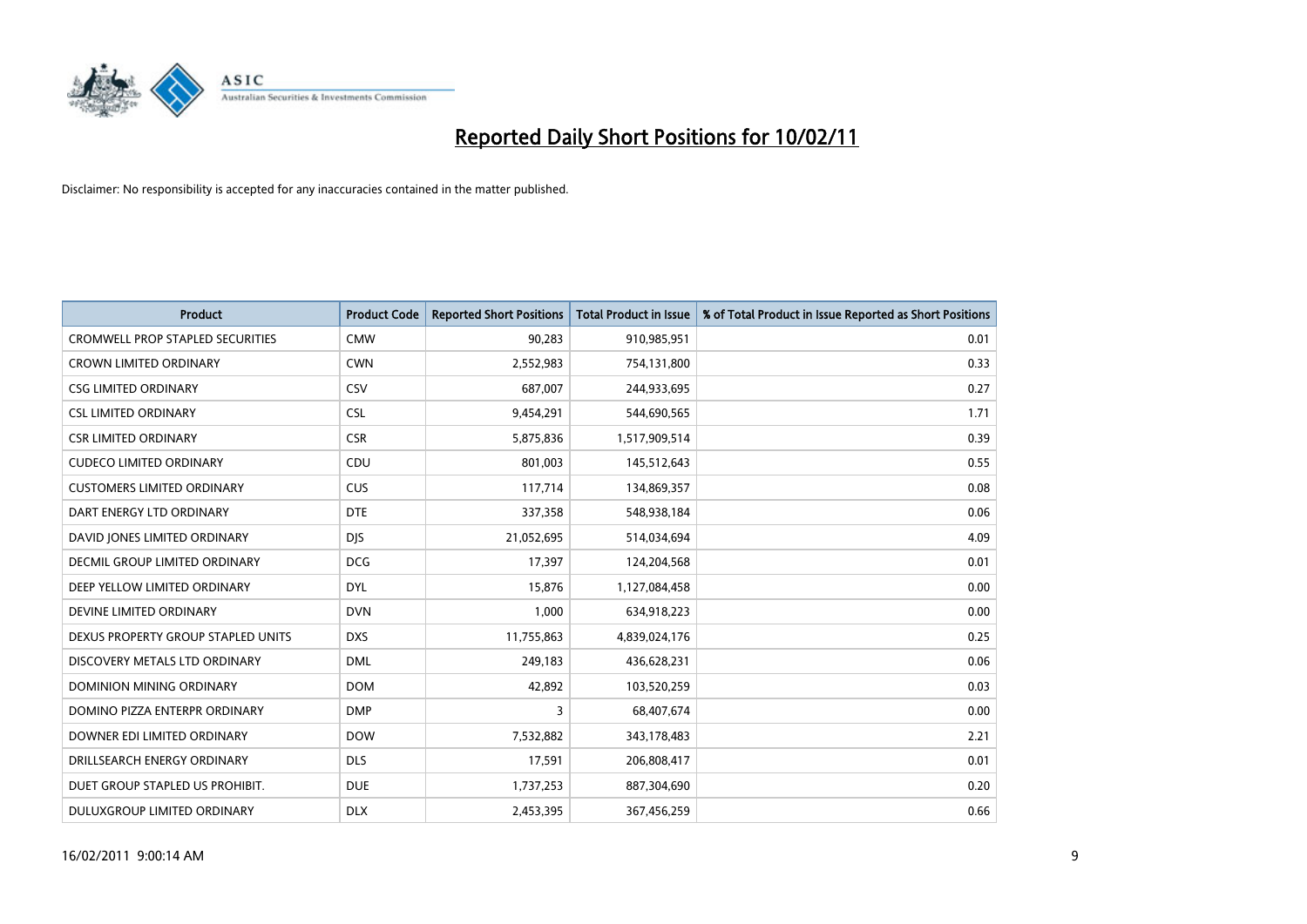

| Product                                   | <b>Product Code</b> | <b>Reported Short Positions</b> | <b>Total Product in Issue</b> | % of Total Product in Issue Reported as Short Positions |
|-------------------------------------------|---------------------|---------------------------------|-------------------------------|---------------------------------------------------------|
| DWS ADVANCED ORDINARY                     | <b>DWS</b>          | 49,882                          | 132,362,763                   | 0.04                                                    |
| DYESOL LIMITED ORDINARY                   | <b>DYE</b>          | 25,279                          | 143,402,007                   | 0.02                                                    |
| <b>EASTERN STAR GAS ORDINARY</b>          | ESG                 | 4,973,104                       | 991,567,041                   | 0.49                                                    |
| EDT RETAIL TRUST UNITS                    | EDT                 | 135,357                         | 4,700,290,868                 | 0.00                                                    |
| <b>ELDERS LIMITED ORDINARY</b>            | <b>ELD</b>          | 16,257,027                      | 448,598,480                   | 3.62                                                    |
| ELDORADO GOLD CORP CDI 1:1                | EAU                 | 104,119                         | 19,905,333                    | 0.53                                                    |
| ELEMENTOS LIMITED ORDINARY                | <b>ELT</b>          | 8                               | 56,885,454                    | 0.00                                                    |
| ELIXIR PETROLEUM LTD ORDINARY             | <b>EXR</b>          | 324,400                         | 188,988,472                   | 0.17                                                    |
| <b>EMECO HOLDINGS ORDINARY</b>            | <b>EHL</b>          | 426,949                         | 631,237,586                   | 0.07                                                    |
| <b>ENERGY RESOURCES ORDINARY 'A'</b>      | <b>ERA</b>          | 1,862,682                       | 190,737,934                   | 0.95                                                    |
| <b>ENERGY WORLD CORPOR, ORDINARY</b>      | <b>EWC</b>          | 16,869,416                      | 1,561,166,672                 | 1.09                                                    |
| <b>ENTEK ENERGY LTD ORDINARY</b>          | ETE                 | 489,903                         | 287,692,535                   | 0.17                                                    |
| <b>ENTELLECT SOLUTIONS ORDINARY</b>       | <b>ESN</b>          | 464,050                         | 1,740,334,200                 | 0.03                                                    |
| <b>ENVESTRA LIMITED ORDINARY</b>          | <b>ENV</b>          | 1,802,148                       | 1,430,398,609                 | 0.12                                                    |
| EQUATORIAL RES LTD ORDINARY               | EQX                 | 20,566                          | 89,267,922                    | 0.02                                                    |
| EQUINOX MINERALS LTD CHESS DEPOSITARY INT | EON                 | 1,392,907                       | 877,042,919                   | 0.16                                                    |
| <b>EVEREST FINANCIAL ORDINARY</b>         | EFG                 | 4,300                           | 251,442,316                   | 0.00                                                    |
| EXCO RESOURCES LTD ORDINARY               | EXS                 | 29,315                          | 346,494,187                   | 0.01                                                    |
| EXTRACT RESOURCES ORDINARY                | <b>EXT</b>          | 564,156                         | 243,552,298                   | 0.23                                                    |
| FAIRFAX MEDIA LTD ORDINARY                | <b>FXI</b>          | 310,969,037                     | 2,351,955,725                 | 13.20                                                   |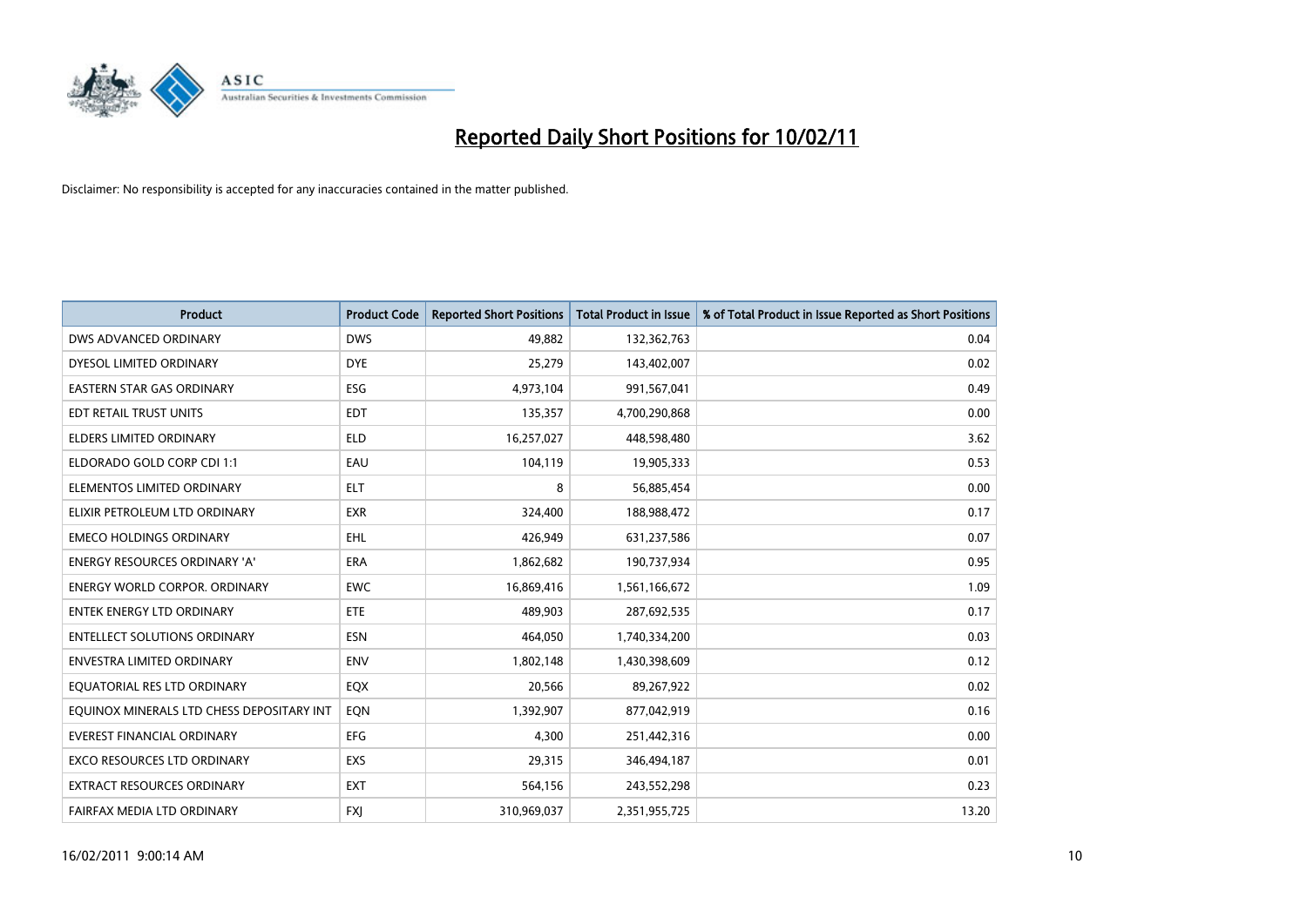

| Product                               | <b>Product Code</b> | <b>Reported Short Positions</b> | <b>Total Product in Issue</b> | % of Total Product in Issue Reported as Short Positions |
|---------------------------------------|---------------------|---------------------------------|-------------------------------|---------------------------------------------------------|
| <b>FANTASTIC HOLDINGS ORDINARY</b>    | <b>FAN</b>          | 8,500                           | 102,739,538                   | 0.01                                                    |
| <b>FAR LTD ORDINARY</b>               | <b>FAR</b>          | 664,906                         | 1,244,439,464                 | 0.05                                                    |
| FERRAUS LIMITED ORDINARY              | <b>FRS</b>          | 528,645                         | 205,700,890                   | 0.26                                                    |
| FISHER & PAYKEL APP. ORDINARY         | <b>FPA</b>          | 8,876,970                       | 724,235,162                   | 1.23                                                    |
| FISHER & PAYKEL H. ORDINARY           | <b>FPH</b>          | 2,627,385                       | 520,409,135                   | 0.51                                                    |
| FKP PROPERTY GROUP STAPLED SECURITIES | <b>FKP</b>          | 19,538,600                      | 1,174,033,185                 | 1.68                                                    |
| FLEETWOOD CORP ORDINARY               | <b>FWD</b>          | 71,632                          | 57,281,484                    | 0.12                                                    |
| FLETCHER BUILDING ORDINARY            | <b>FBU</b>          | 7,626,803                       | 611,250,393                   | 1.25                                                    |
| FLEXIGROUP LIMITED ORDINARY           | <b>FXL</b>          | 101,966                         | 275,472,492                   | 0.04                                                    |
| <b>FLIGHT CENTRE ORDINARY</b>         | <b>FLT</b>          | 2,771,616                       | 99,798,029                    | 2.78                                                    |
| FLINDERS MINES LTD ORDINARY           | <b>FMS</b>          | 21,696,166                      | 1,820,384,571                 | 1.18                                                    |
| <b>FOCUS MINERALS LTD ORDINARY</b>    | <b>FML</b>          | 100,000                         | 2,865,543,210                 | 0.00                                                    |
| <b>FORGE GROUP LIMITED ORDINARY</b>   | FGE                 | 62,901                          | 82,864,014                    | 0.08                                                    |
| FORTE ENERGY NL ORDINARY              | <b>FTE</b>          | 2,958,986                       | 669,756,735                   | 0.44                                                    |
| FORTESCUE METALS GRP ORDINARY         | <b>FMG</b>          | 6,524,865                       | 3,112,711,159                 | 0.21                                                    |
| <b>FOSTER'S GROUP ORDINARY</b>        | FGL                 | 3,900,994                       | 1,935,386,127                 | 0.19                                                    |
| FTD CORPORATION ORDINARY              | <b>FTD</b>          | 8,088                           | 33,474,593                    | 0.02                                                    |
| FUNTASTIC LIMITED ORDINARY            | <b>FUN</b>          | 322,528                         | 340,997,682                   | 0.09                                                    |
| <b>G.U.D. HOLDINGS ORDINARY</b>       | GUD                 | 133,485                         | 68,426,721                    | 0.20                                                    |
| <b>G8 EDUCATION LIMITED ORDINARY</b>  | <b>GEM</b>          | 806.012                         | 162,304,537                   | 0.49                                                    |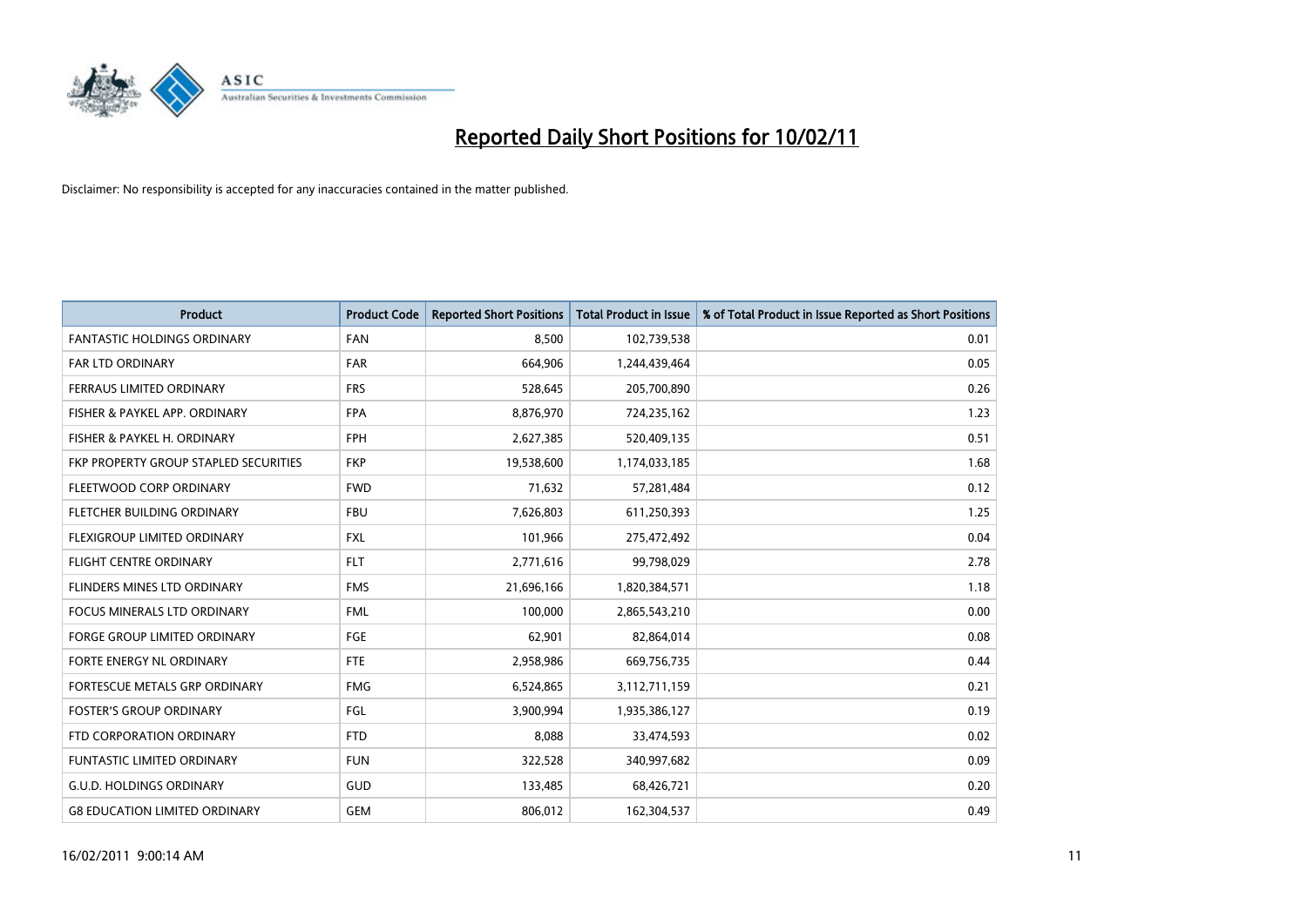

| <b>Product</b>                                   | <b>Product Code</b> | <b>Reported Short Positions</b> | Total Product in Issue | % of Total Product in Issue Reported as Short Positions |
|--------------------------------------------------|---------------------|---------------------------------|------------------------|---------------------------------------------------------|
| <b>GALAXY RESOURCES ORDINARY</b>                 | GXY                 | 699,414                         | 192,653,358            | 0.35                                                    |
| <b>GEODYNAMICS LIMITED ORDINARY</b>              | GDY                 | 573,039                         | 333,643,956            | 0.17                                                    |
| <b>GINDALBIE METALS LTD ORDINARY</b>             | <b>GBG</b>          | 11,321,432                      | 935,215,590            | 1.23                                                    |
| <b>GIRALIA RESOURCES NL ORDINARY</b>             | GIR                 | 82,601                          | 182,110,170            | 0.04                                                    |
| <b>GLOBAL MINING ORDINARY</b>                    | <b>GMI</b>          | 8,951                           | 191,820,968            | 0.00                                                    |
| <b>GLOUCESTER COAL ORDINARY</b>                  | <b>GCL</b>          | 260,346                         | 140,447,062            | 0.19                                                    |
| <b>GME RESOURCES LTD ORDINARY</b>                | <b>GME</b>          | 800                             | 302,352,750            | 0.00                                                    |
| <b>GOLDEN WEST RESOURCE ORDINARY</b>             | <b>GWR</b>          | 1,617                           | 189,606,127            | 0.00                                                    |
| <b>GOODMAN FIELDER. ORDINARY</b>                 | <b>GFF</b>          | 21,223,405                      | 1,380,386,438          | 1.56                                                    |
| <b>GOODMAN GROUP STAPLED US PROHIBIT.</b>        | GMG                 | 8,566,379                       | 6,893,222,796          | 0.12                                                    |
| <b>GPT GROUP STAPLED SEC.</b>                    | <b>GPT</b>          | 8,965,110                       | 1,855,529,431          | 0.49                                                    |
| <b>GRAINCORP LIMITED A CLASS ORDINARY</b>        | <b>GNC</b>          | 395,820                         | 198,318,900            | 0.20                                                    |
| <b>GRANGE RESOURCES, ORDINARY</b>                | <b>GRR</b>          | 1,215,647                       | 1,152,077,403          | 0.10                                                    |
| <b>GREENCAP LIMITED ORDINARY</b>                 | GCG                 |                                 | 262,515,385            | 0.00                                                    |
| <b>GREENLAND MIN EN LTD ORDINARY</b>             | GGG                 | 802,131                         | 310,212,808            | 0.26                                                    |
| <b>GRYPHON MINERALS LTD ORDINARY</b>             | GRY                 | 260,900                         | 292,822,058            | 0.09                                                    |
| <b>GUINNESS PEAT GROUP. CHESS DEPOSITARY INT</b> | <b>GPG</b>          | 55                              | 292,813,582            | 0.00                                                    |
| <b>GUNNS LIMITED ORDINARY</b>                    | <b>GNS</b>          | 21,737,627                      | 848,401,559            | 2.55                                                    |
| <b>GWA GROUP LTD ORDINARY</b>                    | <b>GWA</b>          | 4,210,202                       | 301,102,514            | 1.39                                                    |
| <b>HARVEY NORMAN ORDINARY</b>                    | <b>HVN</b>          | 36,797,232                      | 1,062,316,784          | 3.46                                                    |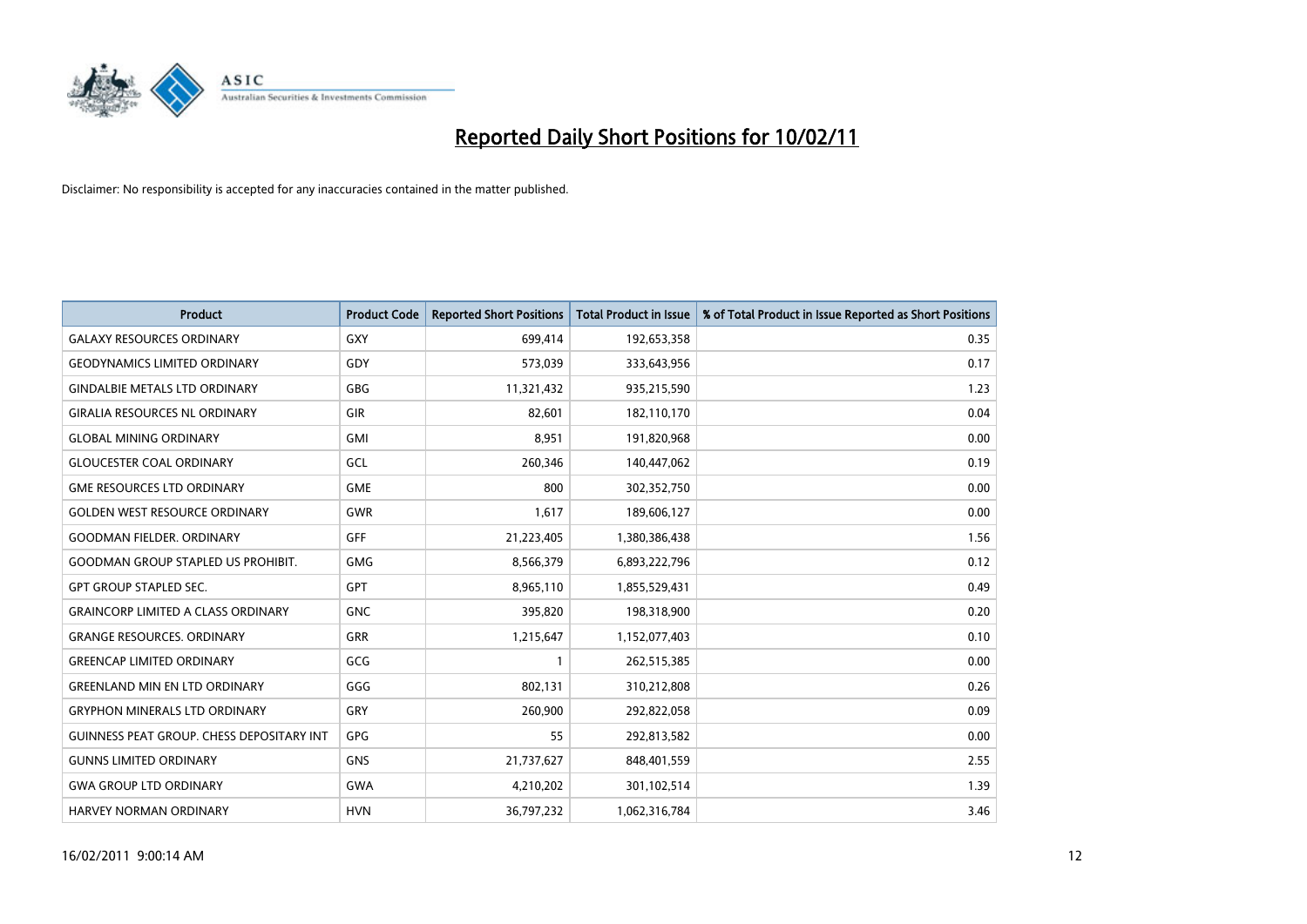

| Product                               | <b>Product Code</b> | <b>Reported Short Positions</b> | <b>Total Product in Issue</b> | % of Total Product in Issue Reported as Short Positions |
|---------------------------------------|---------------------|---------------------------------|-------------------------------|---------------------------------------------------------|
| HASTIE GROUP LIMITED ORDINARY         | <b>HST</b>          | 2,385,998                       | 239,781,419                   | 0.99                                                    |
| HASTINGS DIVERSIFIED STAPLED SECURITY | <b>HDF</b>          | 483,723                         | 520,447,040                   | 0.08                                                    |
| <b>HEARTWARE INT INC CDI 35:1</b>     | <b>HIN</b>          | 272,008                         | 66,059,280                    | 0.41                                                    |
| <b>HENDERSON GROUP CDI 1:1</b>        | <b>HGG</b>          | 6,010,172                       | 554,072,125                   | 1.08                                                    |
| HFA HOLDINGS LIMITED ORDINARY         | <b>HFA</b>          | 1,983,427                       | 469,330,170                   | 0.42                                                    |
| <b>HIGHLANDS PACIFIC ORDINARY</b>     | <b>HIG</b>          | 2,569,264                       | 686,082,148                   | 0.38                                                    |
| HILLCREST LITIGAT, ORDINARY           | <b>HLS</b>          | 1,600,000                       | 76,488,557                    | 2.09                                                    |
| HILLGROVE RES LTD ORDINARY            | <b>HGO</b>          | 345,868                         | 793,698,575                   | 0.04                                                    |
| HILLS HOLDINGS LTD ORDINARY           | <b>HIL</b>          | 1,934,325                       | 248,676,841                   | 0.77                                                    |
| HORIZON OIL LIMITED ORDINARY          | <b>HZN</b>          | 2,696,420                       | 1,130,311,515                 | 0.23                                                    |
| HUNNU COAL LIMITED ORDINARY           | <b>HUN</b>          | 1,071,553                       | 182,565,002                   | 0.59                                                    |
| <b>ICON ENERGY LIMITED ORDINARY</b>   | <b>ICN</b>          | 303,636                         | 469,301,394                   | 0.06                                                    |
| <b>IINET LIMITED ORDINARY</b>         | <b>IIN</b>          | 1,046,207                       | 152,160,119                   | 0.68                                                    |
| <b>ILUKA RESOURCES ORDINARY</b>       | ILU                 | 2,765,494                       | 418,700,517                   | 0.66                                                    |
| IMF (AUSTRALIA) LTD ORDINARY          | <b>IMF</b>          | 386,215                         | 122,496,819                   | 0.32                                                    |
| <b>IMX RESOURCES LTD ORDINARY</b>     | <b>IXR</b>          | 20,000                          | 262,612,803                   | 0.01                                                    |
| <b>INCITEC PIVOT ORDINARY</b>         | IPL                 | 2,840,952                       | 1,628,730,107                 | 0.17                                                    |
| INDAGO RESOURCES LTD ORDINARY         | <b>IDG</b>          | 8,179                           | 7,398,655                     | 0.11                                                    |
| <b>INDEPENDENCE GROUP ORDINARY</b>    | <b>IGO</b>          | 811,309                         | 138,777,305                   | 0.61                                                    |
| INDOPHIL RESOURCES ORDINARY           | <b>IRN</b>          | 355,469                         | 471,445,763                   | 0.07                                                    |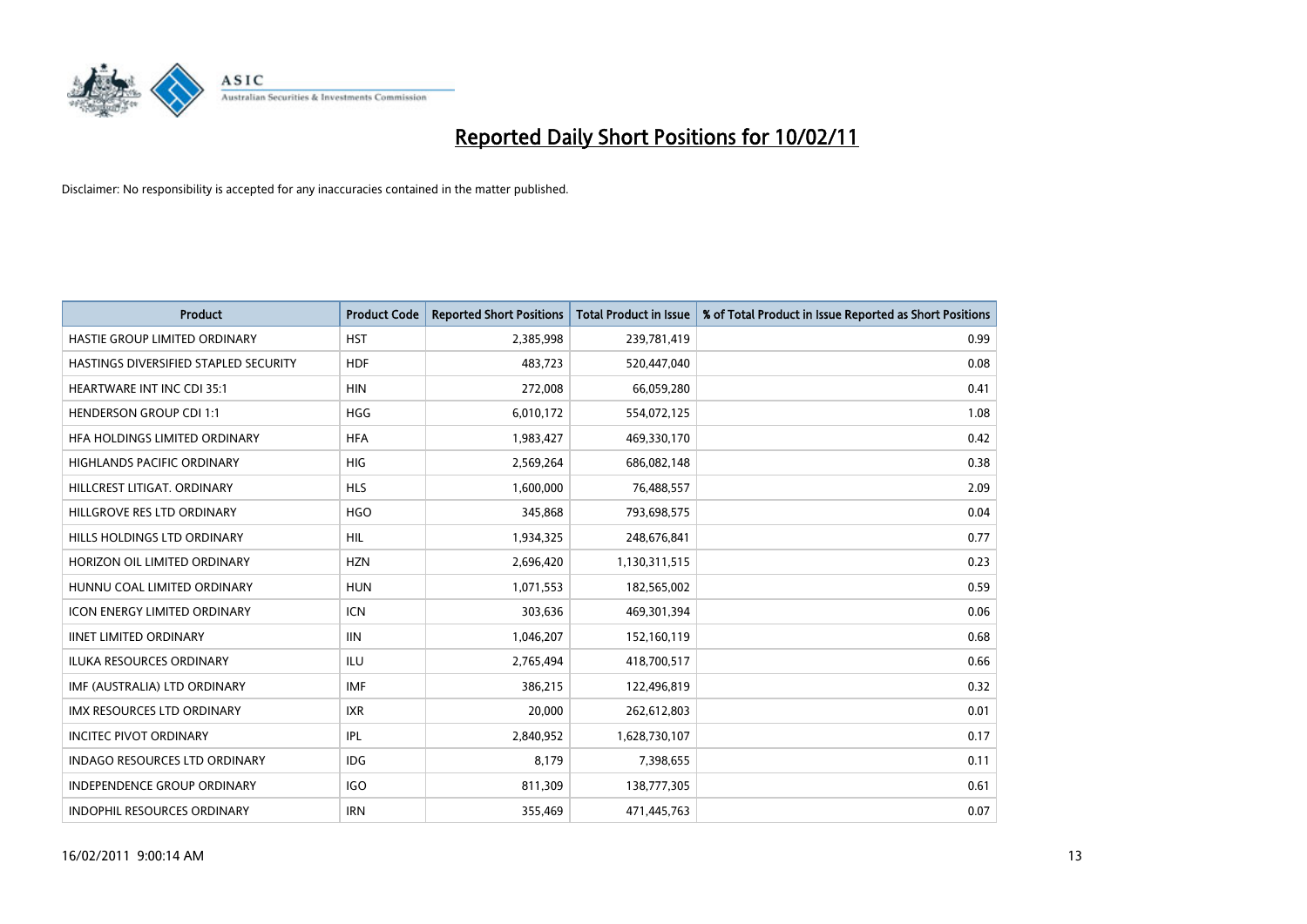

| <b>Product</b>                            | <b>Product Code</b> | <b>Reported Short Positions</b> | Total Product in Issue | % of Total Product in Issue Reported as Short Positions |
|-------------------------------------------|---------------------|---------------------------------|------------------------|---------------------------------------------------------|
| <b>INDUSTREA LIMITED ORDINARY</b>         | IDL                 | 1,094,430                       | 363,878,295            | 0.29                                                    |
| <b>INFIGEN ENERGY STAPLED SECURITIES</b>  | <b>IFN</b>          | 6,955,876                       | 761,222,569            | 0.91                                                    |
| ING INDUSTRIAL FUND UNITS                 | <b>IIF</b>          | 1,263,546                       | 2,592,249,647          | 0.05                                                    |
| ING OFFICE FUND STAPLED SECURITIES        | <b>IOF</b>          | 14,127,379                      | 2,729,071,212          | 0.52                                                    |
| ING RE COM GROUP STAPLED SECURITIES       | <b>ILF</b>          | 9,075                           | 441,029,194            | 0.00                                                    |
| <b>INSURANCE AUSTRALIA ORDINARY</b>       | IAG                 | 5,588,007                       | 2,079,034,021          | 0.25                                                    |
| INTEGRA MINING LTD, ORDINARY              | <b>IGR</b>          | 5,255,036                       | 757,942,394            | 0.69                                                    |
| <b>INTREPID MINES ORDINARY</b>            | <b>IAU</b>          | 2,409,042                       | 517,525,349            | 0.46                                                    |
| INVOCARE LIMITED ORDINARY                 | <b>IVC</b>          | 363,047                         | 102,421,288            | 0.35                                                    |
| <b>IOOF HOLDINGS LTD ORDINARY</b>         | IFL.                | 1,469,497                       | 229,794,395            | 0.64                                                    |
| IRESS MARKET TECH. ORDINARY               | <b>IRE</b>          | 1,682,938                       | 126,018,142            | 1.32                                                    |
| <b>IRON ORE HOLDINGS ORDINARY</b>         | <b>IOH</b>          | 189,802                         | 137,591,624            | 0.13                                                    |
| ISHARES FTSE CHINA25 CDI 1:1              | <b>IZZ</b>          | 510                             | 128,250,000            | 0.00                                                    |
| ISHARES GLOBAL 100 CDI 1:1                | 100                 | 3,860                           | 10,600,000             | 0.04                                                    |
| ISHARES MSCI JAPAN CDI 1:1                | <b>IIP</b>          | 1,107                           | 822,000,000            | 0.00                                                    |
| ISHARES S&P 500 CDI 1:1                   | <b>IVV</b>          | 30,209                          | 116,350,000            | 0.03                                                    |
| ISHARES S&P HIGH DIV ISHARES S&P HIGH DIV | <b>IHD</b>          | 3,940                           | 1,700,000              | 0.23                                                    |
| <b>ISOFT GROUP LIMITED ORDINARY</b>       | <b>ISF</b>          | 6,219,960                       | 1,070,595,874          | 0.58                                                    |
| <b>IVANHOE AUSTRALIA ORDINARY</b>         | <b>IVA</b>          | 219,588                         | 418,410,103            | 0.05                                                    |
| <b>JABIRU METALS LTD ORDINARY</b>         | <b>IML</b>          | 85,236                          | 553,304,180            | 0.01                                                    |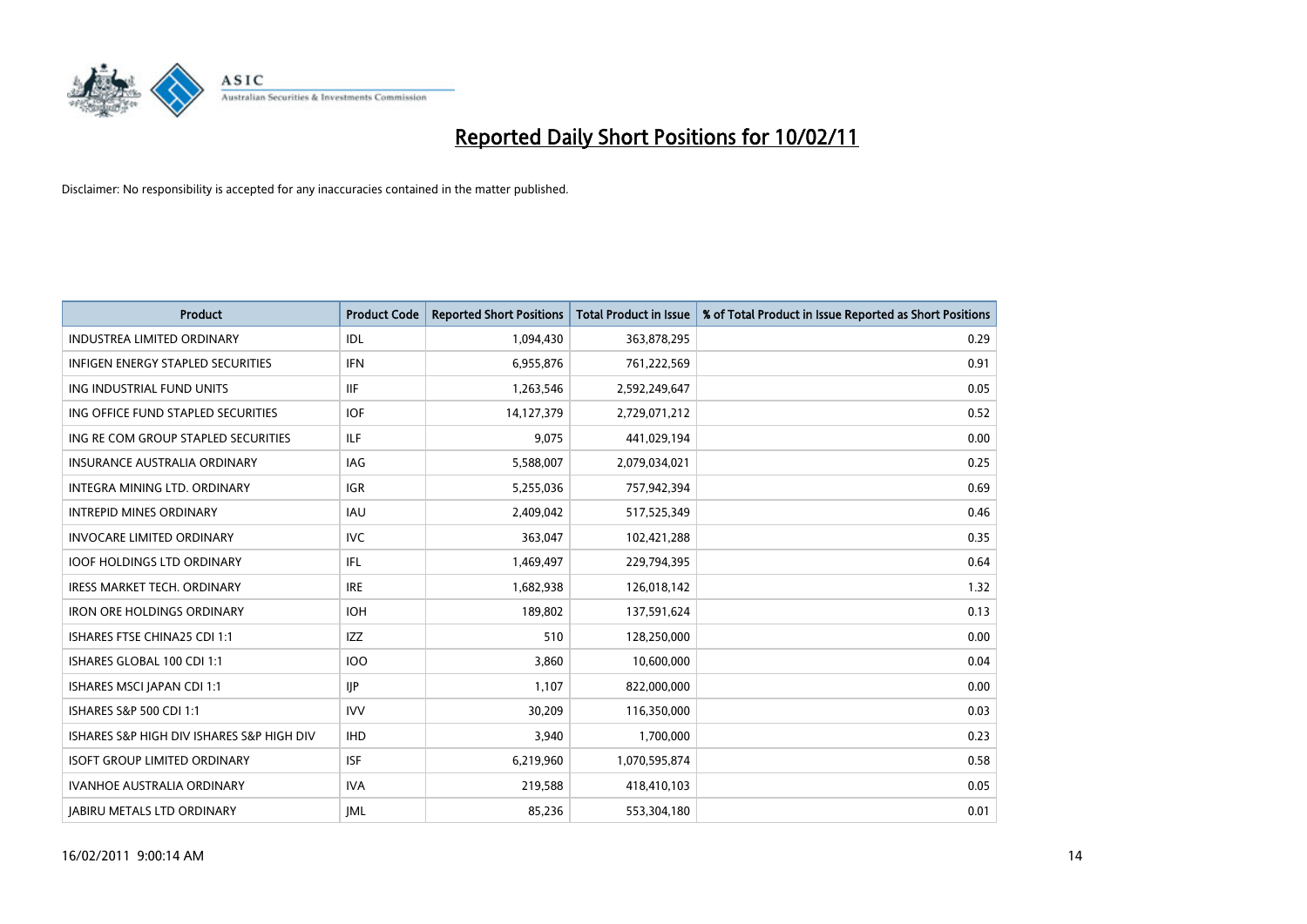

| <b>Product</b>                                  | <b>Product Code</b> | <b>Reported Short Positions</b> | <b>Total Product in Issue</b> | % of Total Product in Issue Reported as Short Positions |
|-------------------------------------------------|---------------------|---------------------------------|-------------------------------|---------------------------------------------------------|
| <b>JAMES HARDIE INDUST CHESS DEPOSITARY INT</b> | <b>JHX</b>          | 14,703,358                      | 436,128,074                   | 3.33                                                    |
| <b>JAMESON RESOURCES ORDINARY</b>               | <b>JAL</b>          | 1,600,000                       | 95,828,865                    | 1.67                                                    |
| <b>IB HI-FI LIMITED ORDINARY</b>                | <b>IBH</b>          | 9,661,082                       | 109,223,945                   | 8.84                                                    |
| <b>JUPITER MINES ORDINARY</b>                   | <b>IMS</b>          | 162,000                         | 1,486,456,465                 | 0.01                                                    |
| <b>KAGARA LTD ORDINARY</b>                      | KZL                 | 4,240,550                       | 707,789,717                   | 0.61                                                    |
| KANGAROO RES LTD ORDINARY                       | <b>KRL</b>          | 600,000                         | 1,119,430,012                 | 0.05                                                    |
| KAROON GAS AUSTRALIA ORDINARY                   | <b>KAR</b>          | 826,500                         | 217,295,769                   | 0.37                                                    |
| KATHMANDU HOLD LTD ORDINARY                     | <b>KMD</b>          | 662,247                         | 200,000,000                   | 0.33                                                    |
| KEYBRIDGE CAPITAL ORDINARY                      | KBC                 | 5,999                           | 172,070,564                   | 0.00                                                    |
| KIMBERLEY METALS LTD ORDINARY                   | KBL                 | 2,609                           | 161,976,319                   | 0.00                                                    |
| KINGSGATE CONSOLID. DEF EX DOMINION             | <b>KCNN</b>         | 3,019                           | 32,416,416                    | 0.01                                                    |
| KINGSGATE CONSOLID. ORDINARY                    | <b>KCN</b>          | 1,529,980                       | 102,455,765                   | 1.52                                                    |
| KINGSROSE MINING LTD ORDINARY                   | <b>KRM</b>          | 182,900                         | 254,197,488                   | 0.07                                                    |
| LEIGHTON HOLDINGS ORDINARY                      | LEI                 | 7,474,857                       | 302,244,299                   | 2.47                                                    |
| LEND LEASE GROUP UNIT/ORD STAPLED               | <b>LLC</b>          | 759,869                         | 565,558,754                   | 0.13                                                    |
| LINC ENERGY LTD ORDINARY                        | <b>LNC</b>          | 5,688,834                       | 502,519,400                   | 1.14                                                    |
| LIQUEFIED NATURAL ORDINARY                      | <b>LNG</b>          | 7,100                           | 213,339,015                   | 0.00                                                    |
| LYNAS CORPORATION ORDINARY                      | <b>LYC</b>          | 62,694,511                      | 1,662,499,093                 | 3.75                                                    |
| MACARTHUR COAL ORDINARY                         | <b>MCC</b>          | 1,220,367                       | 299,476,903                   | 0.41                                                    |
| <b>MACMAHON HOLDINGS ORDINARY</b>               | MAH                 | 7,029,326                       | 733,711,705                   | 0.93                                                    |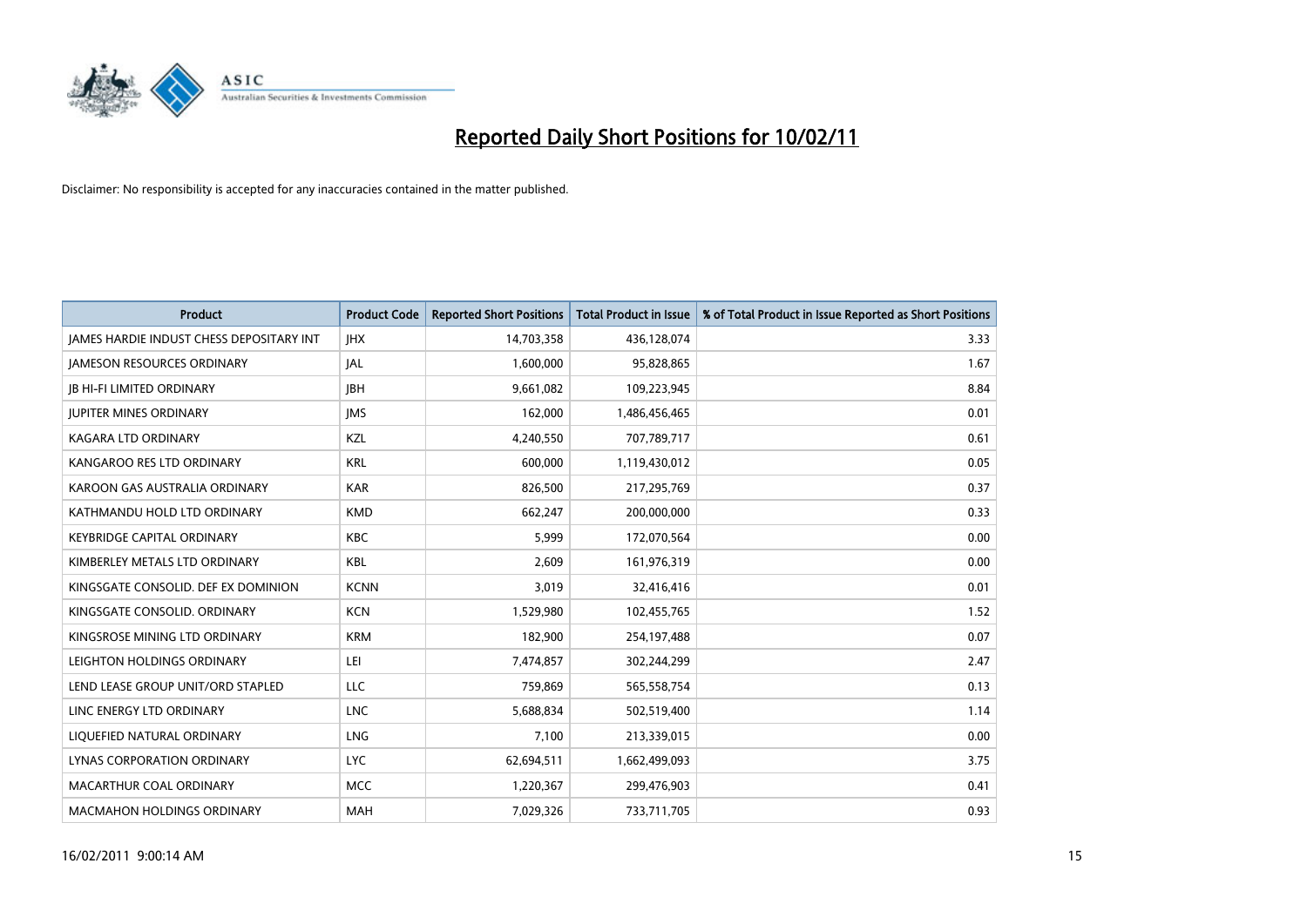

| Product                               | <b>Product Code</b> | <b>Reported Short Positions</b> | <b>Total Product in Issue</b> | % of Total Product in Issue Reported as Short Positions |
|---------------------------------------|---------------------|---------------------------------|-------------------------------|---------------------------------------------------------|
| MACO ATLAS ROADS GRP ORDINARY STAPLED | <b>MQA</b>          | 3,750,711                       | 452,345,907                   | 0.81                                                    |
| MACQUARIE GROUP LTD ORDINARY          | MQG                 | 3,104,205                       | 346,801,688                   | 0.88                                                    |
| MAGMA METALS LTD. ORDINARY            | <b>MMW</b>          | 26,000                          | 195,605,923                   | 0.01                                                    |
| MANTRA RESOURCES ORDINARY             | <b>MRU</b>          | 90,009                          | 134,465,075                   | 0.07                                                    |
| MAP GROUP STAPLED US PROHIBIT.        | <b>MAP</b>          | 2,175,806                       | 1,861,210,782                 | 0.11                                                    |
| <b>MATRIX C &amp; E LTD ORDINARY</b>  | <b>MCE</b>          | 30,215                          | 72,964,098                    | 0.04                                                    |
| MCMILLAN SHAKESPEARE ORDINARY         | <b>MMS</b>          | 74,656                          | 67,968,560                    | 0.10                                                    |
| MCPHERSON'S LTD ORDINARY              | <b>MCP</b>          | 32,331                          | 71,651,758                    | 0.04                                                    |
| MEDUSA MINING LTD ORDINARY            | <b>MML</b>          | 1,743,001                       | 188,233,911                   | 0.92                                                    |
| MELBOURNE IT LIMITED ORDINARY         | <b>MLB</b>          | 136,231                         | 80,043,955                    | 0.17                                                    |
| MEO AUSTRALIA LTD ORDINARY            | <b>MEO</b>          | 3,530,901                       | 539,913,260                   | 0.65                                                    |
| <b>MERMAID MARINE ORDINARY</b>        | <b>MRM</b>          | 467,038                         | 213,669,828                   | 0.21                                                    |
| MESOBLAST LIMITED ORDINARY            | <b>MSB</b>          | 305,871                         | 252,645,506                   | 0.11                                                    |
| METALS X LIMITED ORDINARY             | <b>MLX</b>          | 326,940                         | 1,365,661,782                 | 0.03                                                    |
| METCASH LIMITED ORDINARY              | <b>MTS</b>          | 20,245,172                      | 768,804,339                   | 2.62                                                    |
| METGASCO LIMITED ORDINARY             | <b>MEL</b>          | 249.447                         | 252,460,972                   | 0.10                                                    |
| MICLYN EXP OFFSHR ORDINARY            | <b>MIO</b>          | 99,268                          | 271,700,000                   | 0.03                                                    |
| MINARA RESOURCES ORDINARY             | <b>MRE</b>          | 8,713,108                       | 1,167,783,517                 | 0.73                                                    |
| MINCOR RESOURCES NL ORDINARY          | <b>MCR</b>          | 914,556                         | 200,608,804                   | 0.46                                                    |
| MINEMAKERS LIMITED ORDINARY           | <b>MAK</b>          | 287,023                         | 227,003,950                   | 0.13                                                    |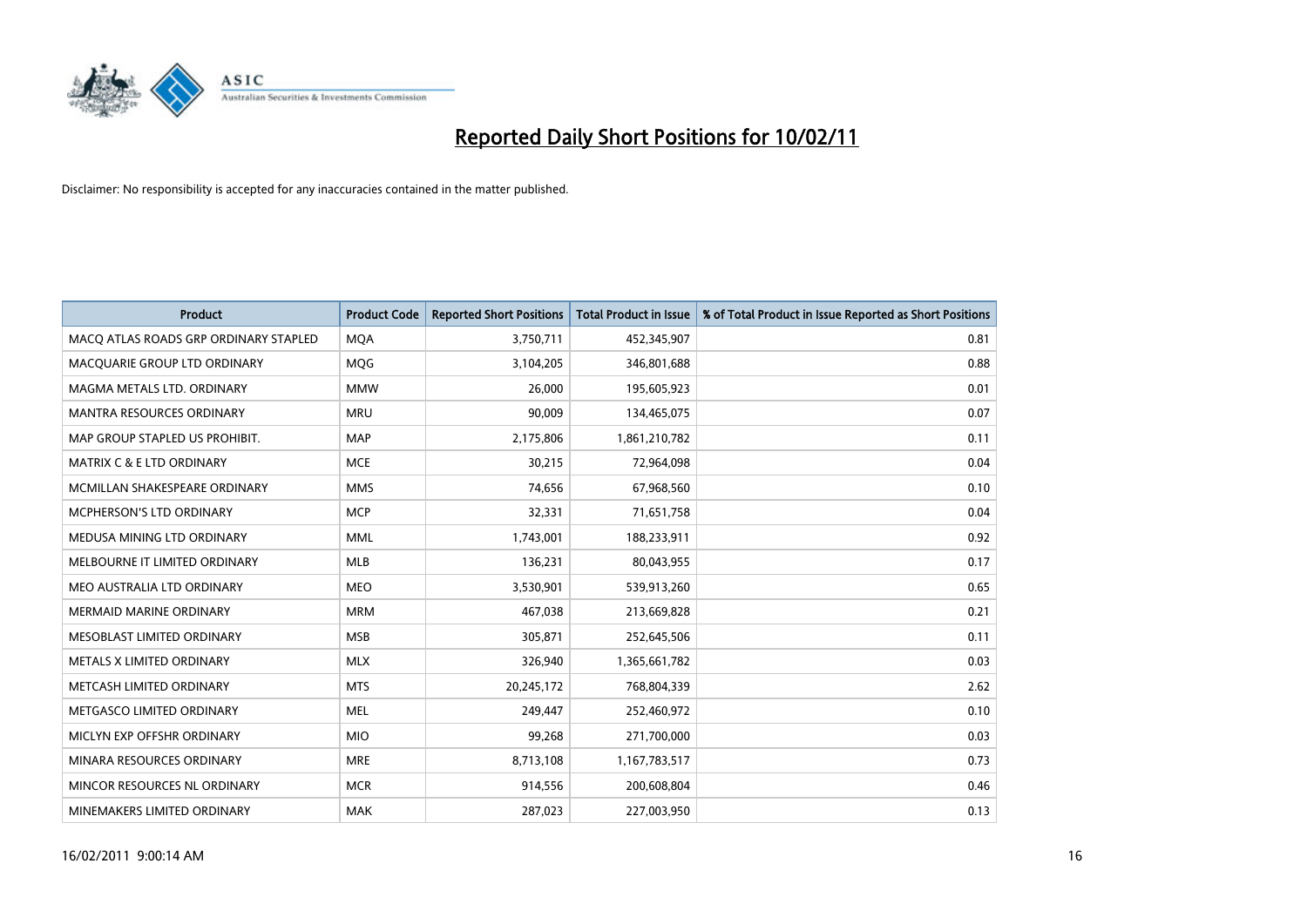

| <b>Product</b>                          | <b>Product Code</b> | <b>Reported Short Positions</b> | <b>Total Product in Issue</b> | % of Total Product in Issue Reported as Short Positions |
|-----------------------------------------|---------------------|---------------------------------|-------------------------------|---------------------------------------------------------|
| MINERAL DEPOSITS ORDINARY               | <b>MDL</b>          | 290,182                         | 60,768,582                    | 0.48                                                    |
| MINERAL RESOURCES. ORDINARY             | <b>MIN</b>          | 146,201                         | 168,812,735                   | 0.09                                                    |
| MIRABELA NICKEL LTD ORDINARY            | <b>MBN</b>          | 7,749,969                       | 491,561,237                   | 1.55                                                    |
| MIRVAC GROUP STAPLED SECURITIES         | <b>MGR</b>          | 3,279,587                       | 3,415,819,357                 | 0.09                                                    |
| MOLOPO ENERGY LTD ORDINARY              | <b>MPO</b>          | 1,784,694                       | 250,972,584                   | 0.72                                                    |
| MOLY MINES LIMITED ORDINARY             | <b>MOL</b>          | 80,000                          | 365,893,989                   | 0.02                                                    |
| MONADELPHOUS GROUP ORDINARY             | <b>MND</b>          | 596,379                         | 87,576,827                    | 0.66                                                    |
| <b>MOUNT GIBSON IRON ORDINARY</b>       | <b>MGX</b>          | 4,969,261                       | 1,082,570,693                 | 0.46                                                    |
| MULTIPLEX SITES SITES                   | <b>MXUPA</b>        | 48                              | 4,500,000                     | 0.00                                                    |
| MURCHISON METALS LTD ORDINARY           | <b>MMX</b>          | 13,460,519                      | 435,884,268                   | 3.09                                                    |
| MYER HOLDINGS LTD ORDINARY              | <b>MYR</b>          | 12,432,860                      | 582,297,884                   | 2.10                                                    |
| <b>MYSTATE LIMITED ORDINARY</b>         | <b>MYS</b>          | 1,400                           | 67,439,158                    | 0.00                                                    |
| NAMOI COTTON CO-OP CO-OPERATIVE CAP.UNT | <b>NAM</b>          | 205,227                         | 96,978,836                    | 0.21                                                    |
| NATIONAL AUST, BANK ORDINARY            | <b>NAB</b>          | 8,559,959                       | 2,169,575,514                 | 0.37                                                    |
| NATURAL FUEL LIMITED ORDINARY           | <b>NFL</b>          |                                 | 721,912                       | 0.00                                                    |
| NAVITAS LIMITED ORDINARY                | <b>NVT</b>          | 1,347,756                       | 369,358,564                   | 0.34                                                    |
| NEPTUNE MARINE ORDINARY                 | <b>NMS</b>          | 1,937,149                       | 442,352,382                   | 0.43                                                    |
| NEW GUINEA ENERGY ORDINARY              | <b>NGE</b>          | 80,721                          | 846,541,193                   | 0.01                                                    |
| NEW HOPE CORPORATION ORDINARY           | <b>NHC</b>          | 606,396                         | 830,230,549                   | 0.07                                                    |
| NEWCREST MINING ORDINARY                | <b>NCM</b>          | 2,268,133                       | 765,173,287                   | 0.27                                                    |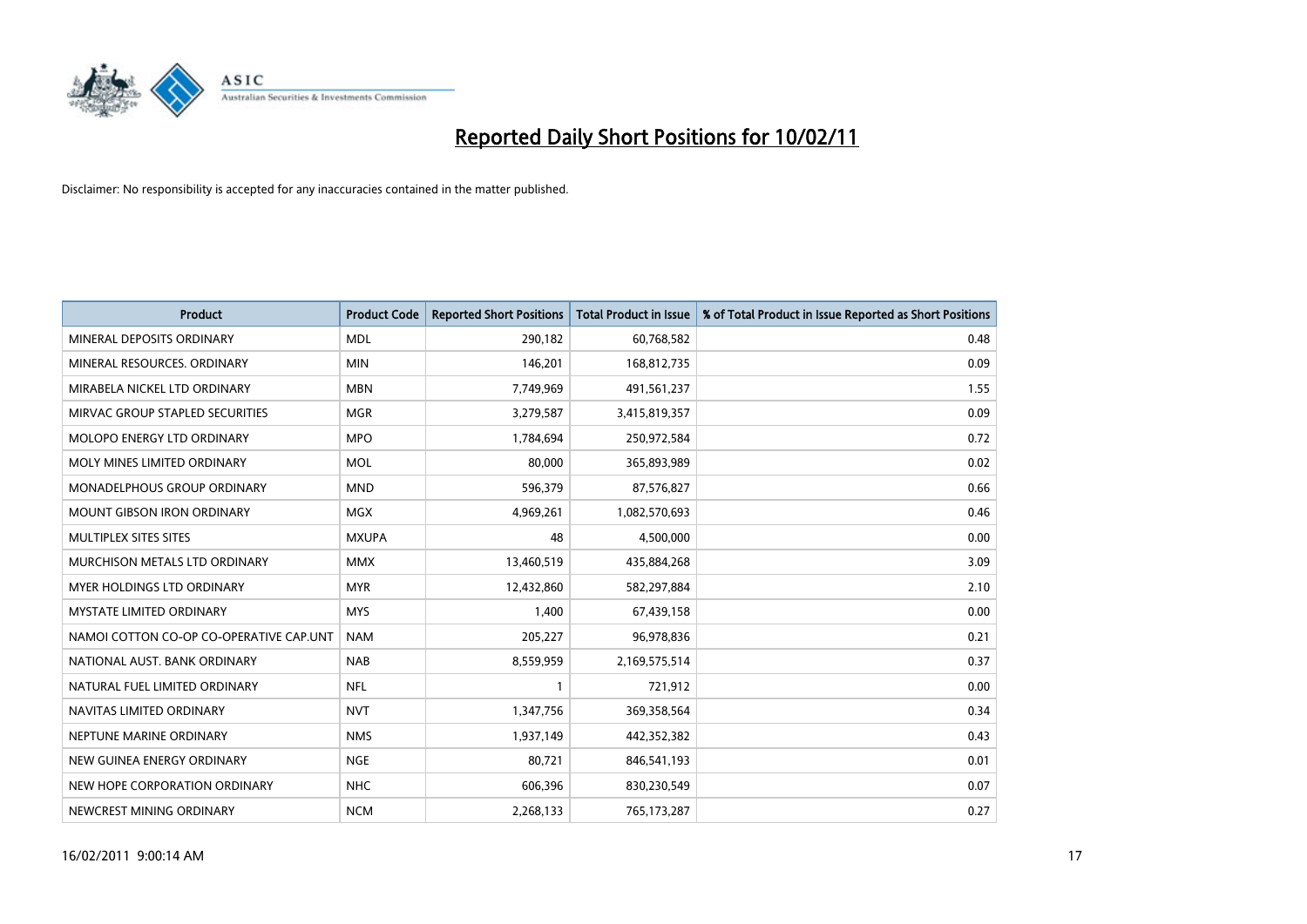

| Product                               | <b>Product Code</b> | <b>Reported Short Positions</b> | <b>Total Product in Issue</b> | % of Total Product in Issue Reported as Short Positions |
|---------------------------------------|---------------------|---------------------------------|-------------------------------|---------------------------------------------------------|
| NEWS CORP A NON-VOTING CDI            | <b>NWSLV</b>        | 104,121                         | 1,828,219,749                 | 0.01                                                    |
| NEWS CORP B VOTING CDI                | <b>NWS</b>          | 6,551,688                       | 798,520,953                   | 0.83                                                    |
| NEXBIS LIMITED ORDINARY               | <b>NBS</b>          | 63,733                          | 798,356,704                   | 0.01                                                    |
| NEXUS ENERGY LIMITED ORDINARY         | <b>NXS</b>          | 8,092,848                       | 1,020,257,304                 | 0.81                                                    |
| NIB HOLDINGS LIMITED ORDINARY         | <b>NHF</b>          | 4,911                           | 466,765,752                   | 0.00                                                    |
| NICK SCALI LIMITED ORDINARY           | <b>NCK</b>          | 35,846                          | 81,000,000                    | 0.04                                                    |
| NIDO PETROLEUM ORDINARY               | <b>NDO</b>          | 1,725,103                       | 1,353,627,921                 | 0.12                                                    |
| NKWE PLATINUM 10C US COMMON           | <b>NKP</b>          | 240,577                         | 559,651,184                   | 0.05                                                    |
| NOBLE MINERAL RES ORDINARY            | <b>NMG</b>          | 610,355                         | 380,608,741                   | 0.16                                                    |
| NORTHERN CREST ORDINARY               | <b>NOC</b>          | 24,345                          | 116,074,781                   | 0.02                                                    |
| NORTHERN ENERGY CORP ORDINARY         | <b>NEC</b>          | 19,565                          | 128,420,838                   | 0.02                                                    |
| NORTHERN IRON LTD ORDINARY            | <b>NFE</b>          | 1,251,715                       | 336,084,863                   | 0.37                                                    |
| NORTHERN MIN LTD ORDINARY             | <b>NTU</b>          | 246,765                         | 162,465,212                   | 0.15                                                    |
| NRW HOLDINGS LIMITED ORDINARY         | <b>NWH</b>          | 401,943                         | 251,223,000                   | 0.15                                                    |
| NUFARM LIMITED ORDINARY               | <b>NUF</b>          | 6,094,518                       | 261,833,005                   | 2.30                                                    |
| NUPLEX INDUSTRIES ORDINARY            | <b>NPX</b>          | 95,106                          | 195,060,783                   | 0.05                                                    |
| OAKTON LIMITED ORDINARY               | <b>OKN</b>          | 839,860                         | 93,674,235                    | 0.89                                                    |
| OCEANAGOLD CORP. CHESS DEPOSITARY INT | <b>OGC</b>          | 1,541,555                       | 262,062,610                   | 0.59                                                    |
| OCEANIA CAPITAL LTD ORDINARY          | <b>OCP</b>          | 2,500                           | 91,921,295                    | 0.00                                                    |
| OIL SEARCH LTD ORDINARY               | OSH                 | 7,777,630                       | 1,312,888,303                 | 0.58                                                    |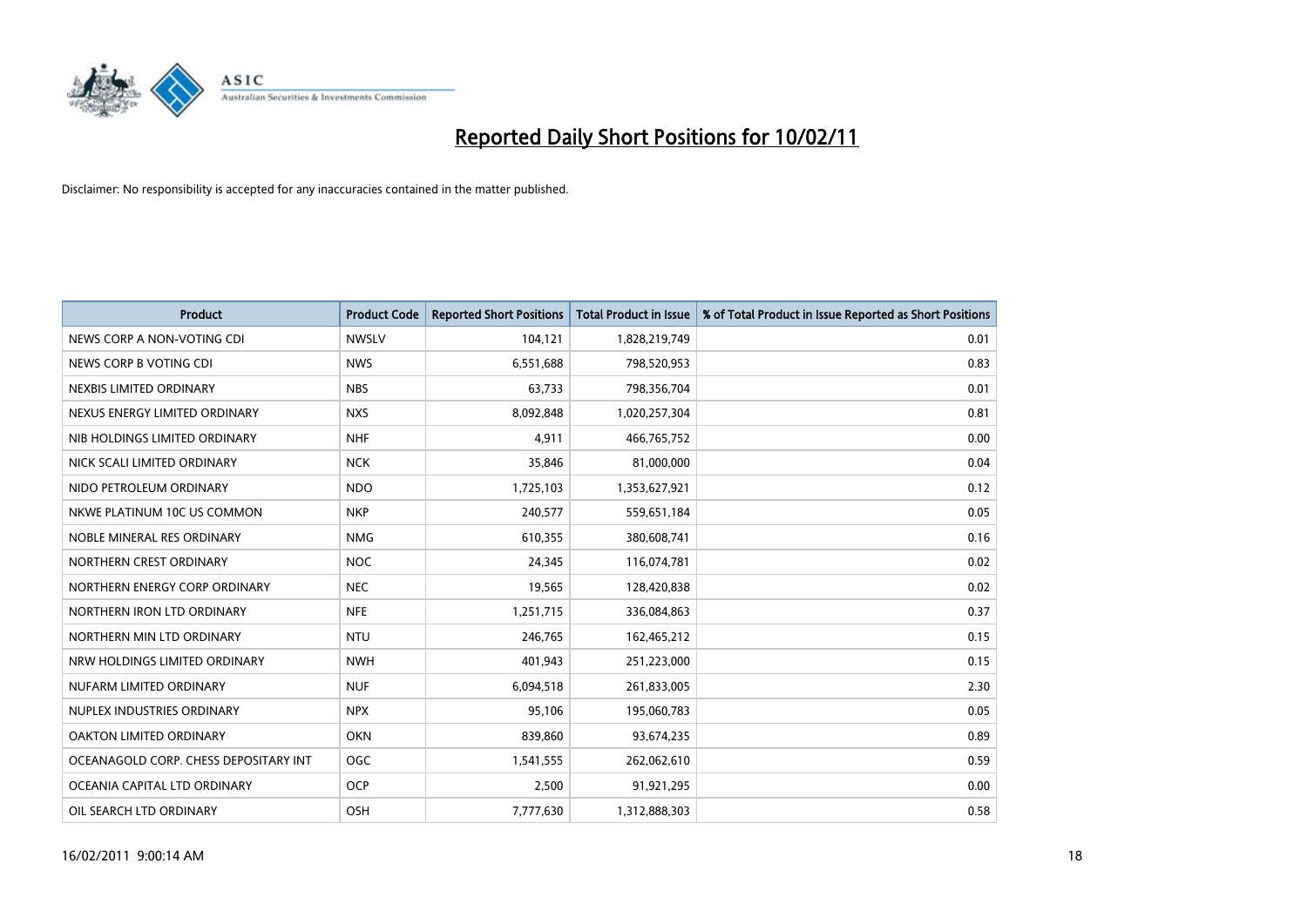

| Product                          | <b>Product Code</b> | <b>Reported Short Positions</b> | <b>Total Product in Issue</b> | % of Total Product in Issue Reported as Short Positions |
|----------------------------------|---------------------|---------------------------------|-------------------------------|---------------------------------------------------------|
| OM HOLDINGS LIMITED ORDINARY     | OMH                 | 4,370,700                       | 503,085,150                   | 0.87                                                    |
| <b>ONESTEEL LIMITED ORDINARY</b> | OST                 | 13,642,928                      | 1,334,723,421                 | 1.02                                                    |
| ORICA LIMITED ORDINARY           | ORI                 | 1,402,934                       | 363,223,767                   | 0.36                                                    |
| ORIGIN ENERGY ORDINARY           | <b>ORG</b>          | 3,128,229                       | 884,833,512                   | 0.32                                                    |
| OROCOBRE LIMITED ORDINARY        | <b>ORE</b>          | 19,332                          | 91,181,996                    | 0.02                                                    |
| OROTONGROUP LIMITED ORDINARY     | <b>ORL</b>          | 6,431                           | 40,880,902                    | 0.02                                                    |
| OTTO ENERGY LIMITED ORDINARY     | <b>OEL</b>          | 114,204                         | 1,134,540,071                 | 0.01                                                    |
| OZ MINERALS ORDINARY             | OZL                 | 27,059,312                      | 3,238,546,504                 | 0.82                                                    |
| <b>PACIFIC BRANDS ORDINARY</b>   | <b>PBG</b>          | 5,465,088                       | 931,386,248                   | 0.60                                                    |
| PALADIN ENERGY LTD ORDINARY      | <b>PDN</b>          | 20,943,469                      | 725,358,046                   | 2.90                                                    |
| PAN PACIFIC PETROL. ORDINARY     | PPP                 | 242,029                         | 588,612,110                   | 0.04                                                    |
| PANAUST LIMITED ORDINARY         | <b>PNA</b>          | 11,050,153                      | 2,958,612,502                 | 0.36                                                    |
| PANORAMIC RESOURCES ORDINARY     | PAN                 | 1,294,760                       | 206,500,342                   | 0.61                                                    |
| PAPERLINX LIMITED ORDINARY       | <b>PPX</b>          | 23,229,978                      | 603,580,761                   | 3.86                                                    |
| PAPILLON RES LTD ORDINARY        | PIR                 | 611,807                         | 187,419,893                   | 0.32                                                    |
| PATTIES FOODS LTD ORDINARY       | PFL                 |                                 | 138,908,853                   | 0.00                                                    |
| PEET LIMITED ORDINARY            | <b>PPC</b>          | 108,260                         | 302,965,804                   | 0.04                                                    |
| PENINSULA ENERGY LTD ORDINARY    | <b>PEN</b>          | 2,104,690                       | 2,065,138,440                 | 0.10                                                    |
| PERILYA LIMITED ORDINARY         | PEM                 | 993,448                         | 526,075,563                   | 0.19                                                    |
| PERPETUAL LIMITED ORDINARY       | PPT                 | 2,273,951                       | 44,140,166                    | 5.15                                                    |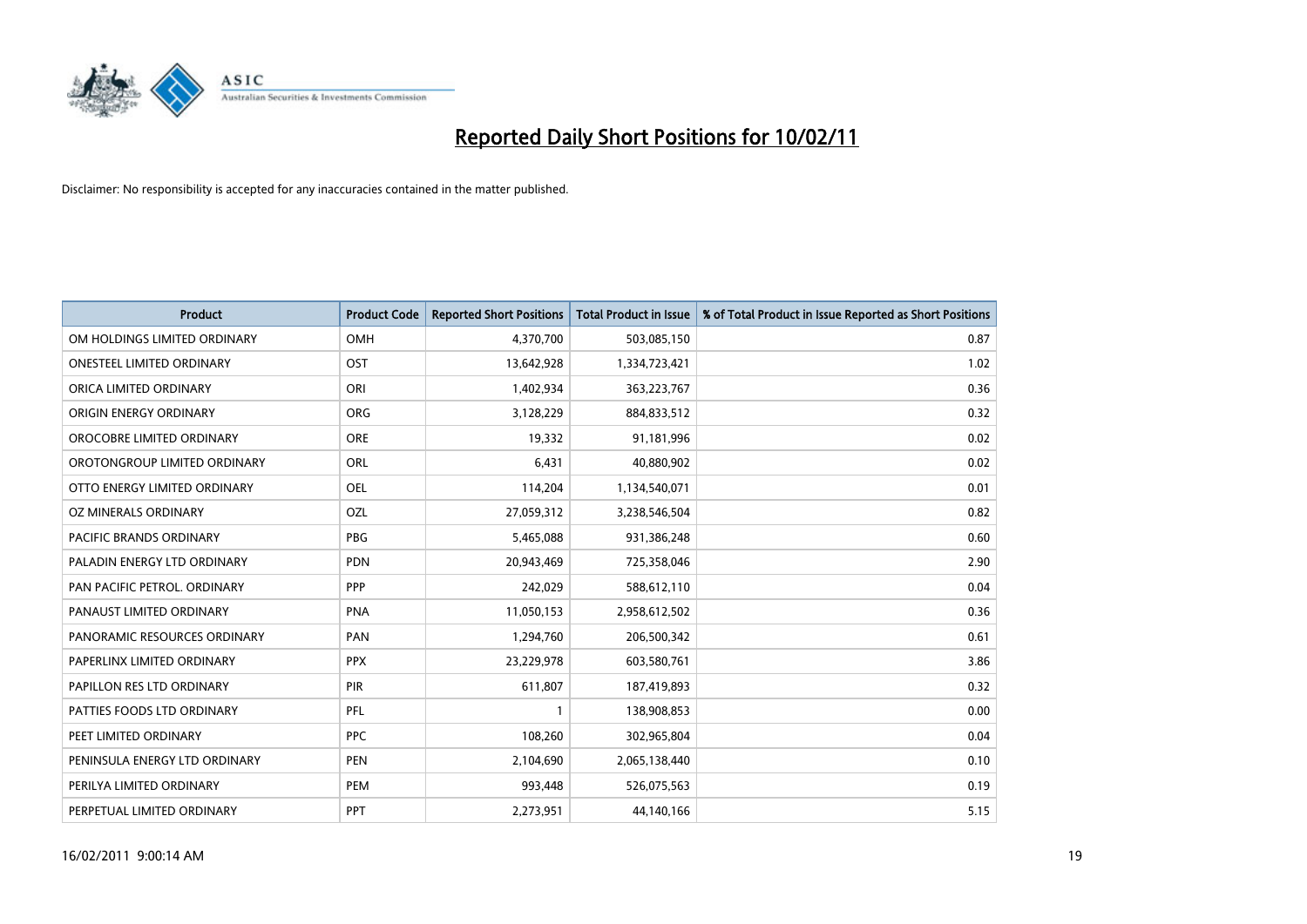

| <b>Product</b>                       | <b>Product Code</b> | <b>Reported Short Positions</b> | Total Product in Issue | % of Total Product in Issue Reported as Short Positions |
|--------------------------------------|---------------------|---------------------------------|------------------------|---------------------------------------------------------|
| PERSEUS MINING LTD ORDINARY          | PRU                 | 2,279,214                       | 422,837,088            | 0.54                                                    |
| PETSEC ENERGY ORDINARY               | <b>PSA</b>          | 223,332                         | 231,283,622            | 0.10                                                    |
| PHARMAXIS LTD ORDINARY               | <b>PXS</b>          | 1,200,649                       | 228,127,809            | 0.52                                                    |
| PHOTON GROUP LTD ORDINARY            | PGA                 | 250,510                         | 1,540,543,357          | 0.02                                                    |
| PIKE RIVER COAL ORDINARY             | <b>PRC</b>          | 257,595                         | 405,513,933            | 0.06                                                    |
| PLATINUM ASSET ORDINARY              | <b>PTM</b>          | 5,515,828                       | 561,347,878            | 0.97                                                    |
| PLATINUM AUSTRALIA ORDINARY          | <b>PLA</b>          | 5,822,122                       | 392,430,039            | 1.50                                                    |
| PLATINUM CAPITAL LTD ORDINARY        | <b>PMC</b>          |                                 | 163,732,888            | 0.00                                                    |
| PMP LIMITED ORDINARY                 | <b>PMP</b>          | 302,567                         | 335,338,483            | 0.08                                                    |
| PORT BOUVARD LIMITED ORDINARY        | PBD                 | 6.754                           | 593,868,295            | 0.00                                                    |
| PREMIER INVESTMENTS ORDINARY         | <b>PMV</b>          | 266,263                         | 155,030,045            | 0.17                                                    |
| PRIMARY HEALTH CARE ORDINARY         | <b>PRY</b>          | 8,542,103                       | 496,073,188            | 1.72                                                    |
| PRIME INFR GROUP. STAPLED SECURITIES | PIH                 | 308,735                         | 351,776,795            | 0.09                                                    |
| PRIME MEDIA GRP LTD ORDINARY         | PRT                 | $\overline{2}$                  | 366,330,303            | 0.00                                                    |
| PRIMEAG AUSTRALIA ORDINARY           | PAG                 | 1,157                           | 150,569,976            | 0.00                                                    |
| PROGEN PHARMACEUTIC ORDINARY         | PGL                 | 151,596                         | 24,709,097             | 0.61                                                    |
| PROGRAMMED ORDINARY                  | <b>PRG</b>          | 487,033                         | 118,169,908            | 0.42                                                    |
| PSIVIDA CORP CDI 1:1                 | <b>PVA</b>          | 6,878                           | 8,972,191              | 0.08                                                    |
| OANTAS AIRWAYS ORDINARY              | QAN                 | 23,607,404                      | 2,265,123,620          | 1.04                                                    |
| OBE INSURANCE GROUP ORDINARY         | <b>OBE</b>          | 20.759.260                      | 1,051,731,456          | 1.94                                                    |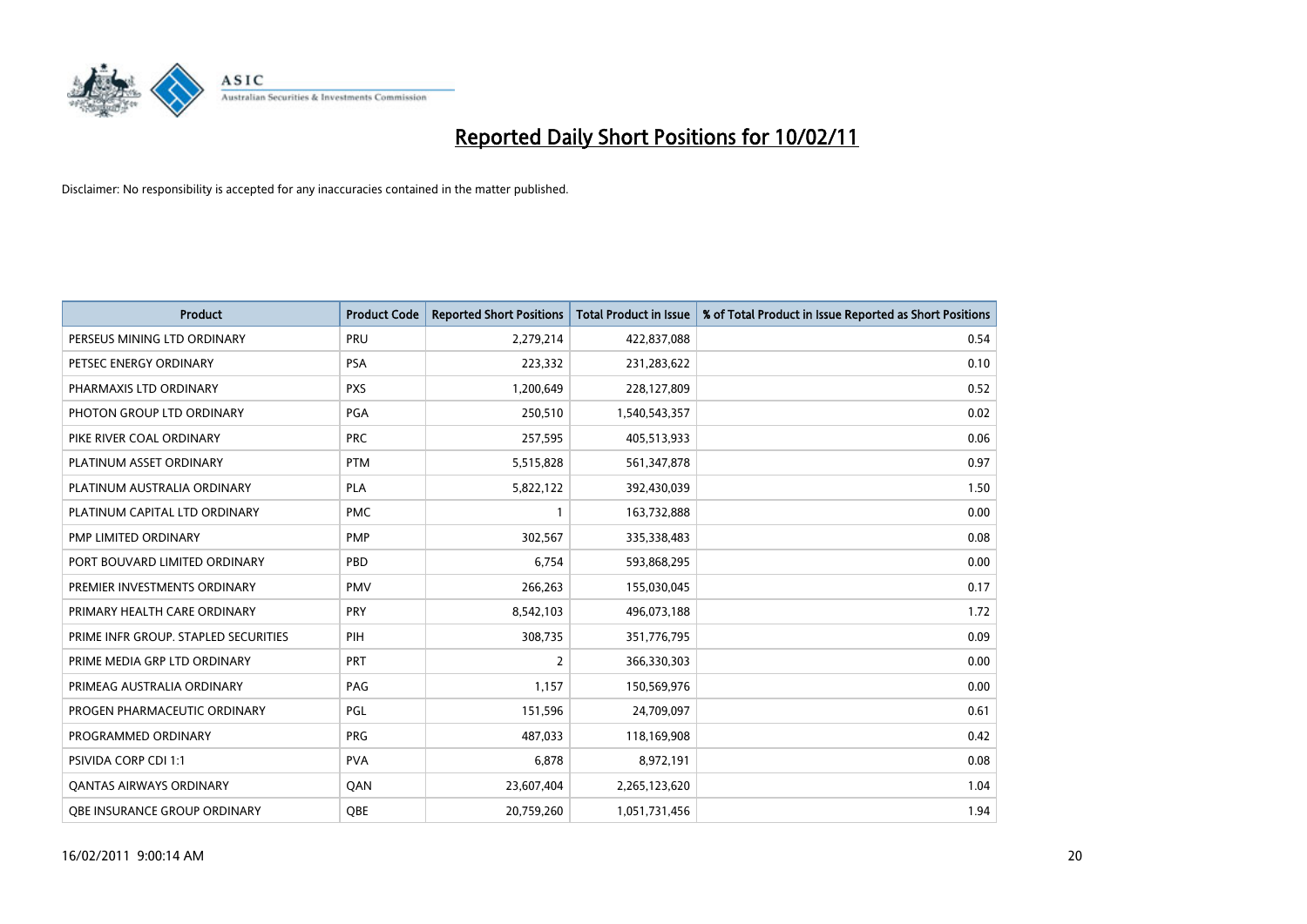

| Product                             | <b>Product Code</b> | <b>Reported Short Positions</b> | Total Product in Issue | % of Total Product in Issue Reported as Short Positions |
|-------------------------------------|---------------------|---------------------------------|------------------------|---------------------------------------------------------|
| OR NATIONAL LIMITED ORDINARY        | <b>ORN</b>          | 16,690,918                      | 2,440,000,000          | 0.66                                                    |
| QUICKSTEP HOLDINGS ORDINARY         | OHL                 | 2,900                           | 253,562,870            | 0.00                                                    |
| RAMELIUS RESOURCES ORDINARY         | <b>RMS</b>          | 37,248                          | 291,208,795            | 0.01                                                    |
| RAMSAY HEALTH CARE ORDINARY         | <b>RHC</b>          | 1,303,246                       | 202,081,252            | 0.63                                                    |
| <b>RCR TOMLINSON ORDINARY</b>       | <b>RCR</b>          | 68,067                          | 131,892,672            | 0.05                                                    |
| <b>REA GROUP ORDINARY</b>           | <b>REA</b>          | 19,989                          | 129,691,280            | 0.00                                                    |
| <b>RECKON LIMITED ORDINARY</b>      | <b>RKN</b>          | 1,876                           | 133,384,060            | 0.00                                                    |
| <b>RED FORK ENERGY ORDINARY</b>     | <b>RFE</b>          | 7,813                           | 139,535,000            | 0.01                                                    |
| REDFLEX HOLDINGS ORDINARY           | <b>RDF</b>          | 858                             | 110,345,599            | 0.00                                                    |
| <b>REED RESOURCES LTD ORDINARY</b>  | <b>RDR</b>          | 268,205                         | 193,271,768            | 0.14                                                    |
| REGIONAL EXPRESS ORDINARY           | <b>REX</b>          | 2,476                           | 121,254,902            | 0.00                                                    |
| <b>REGIS RESOURCES ORDINARY</b>     | <b>RRL</b>          | 2,659,621                       | 430,750,415            | 0.62                                                    |
| RESMED INC CDI 10:1                 | <b>RMD</b>          | 9,207,652                       | 1,534,676,730          | 0.61                                                    |
| <b>RESOLUTE MINING ORDINARY</b>     | <b>RSG</b>          | 5,206,208                       | 466,525,930            | 1.11                                                    |
| <b>RESOURCE GENERATION ORDINARY</b> | <b>RES</b>          | 226,811                         | 243,900,530            | 0.09                                                    |
| <b>RETAIL FOOD GROUP ORDINARY</b>   | <b>RFG</b>          | 4,611                           | 107,301,926            | 0.00                                                    |
| REVERSE CORP LIMITED ORDINARY       | <b>REF</b>          | 25,141                          | 92,382,175             | 0.03                                                    |
| REX MINERALS LIMITED ORDINARY       | <b>RXM</b>          | 84,011                          | 150,317,460            | 0.05                                                    |
| <b>RHG LIMITED ORDINARY</b>         | <b>RHG</b>          | 64,183                          | 318,745,978            | 0.01                                                    |
| RIALTO ENERGY ORDINARY              | <b>RIA</b>          | 84,464                          | 308,267,173            | 0.03                                                    |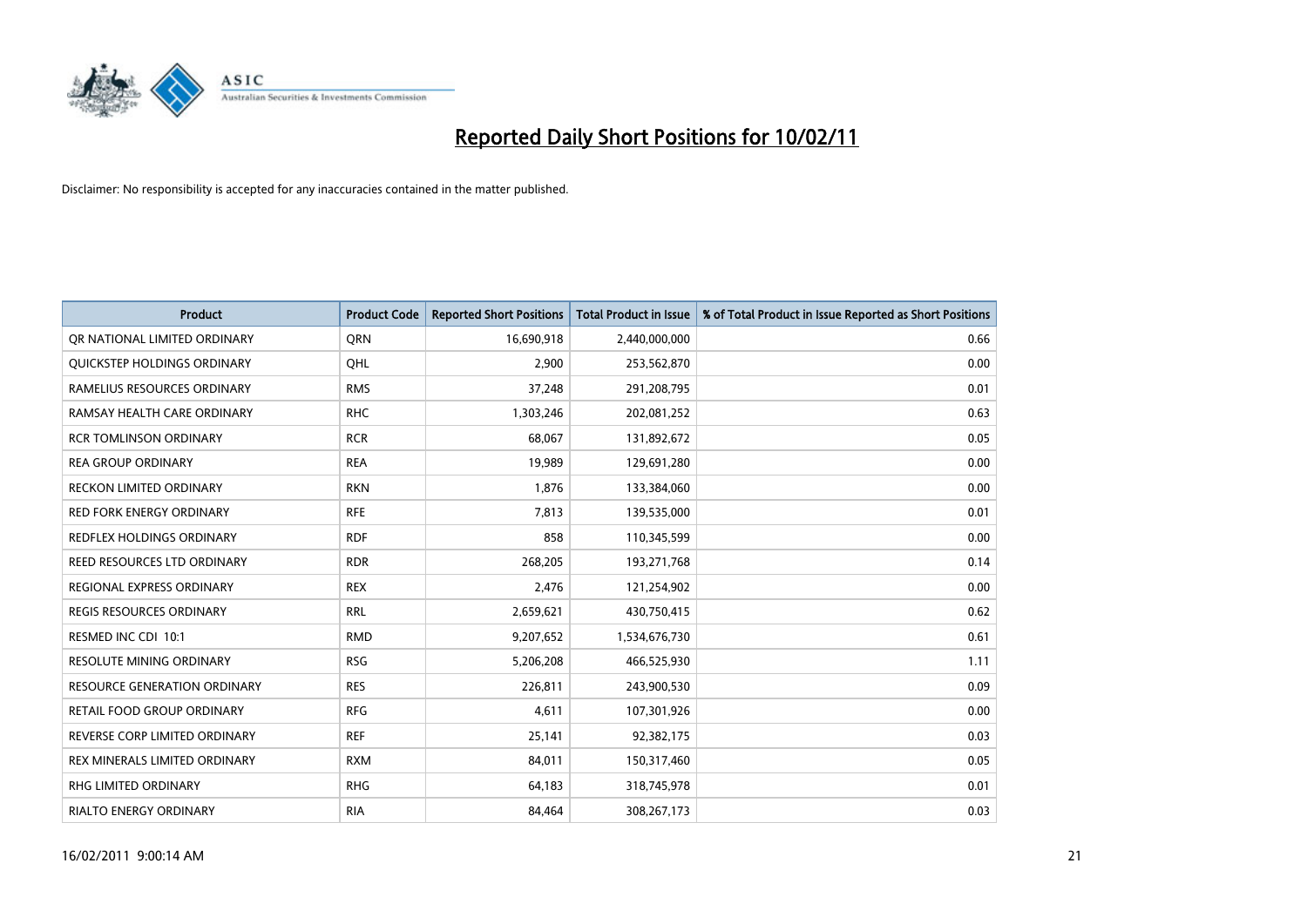

| <b>Product</b>                     | <b>Product Code</b> | <b>Reported Short Positions</b> | <b>Total Product in Issue</b> | % of Total Product in Issue Reported as Short Positions |
|------------------------------------|---------------------|---------------------------------|-------------------------------|---------------------------------------------------------|
| <b>RIDLEY CORPORATION ORDINARY</b> | <b>RIC</b>          | 52,887                          | 307,817,071                   | 0.02                                                    |
| RIO TINTO LIMITED ORDINARY         | <b>RIO</b>          | 15,275,614                      | 435,758,720                   | 3.50                                                    |
| RIVERCITY MOTORWAY STAPLED         | <b>RCY</b>          | 132,000                         | 957,010,115                   | 0.01                                                    |
| RIVERSDALE MINING ORDINARY         | <b>RIV</b>          | 1,747,280                       | 236,696,188                   | 0.73                                                    |
| ROBUST RESOURCES ORDINARY          | <b>ROL</b>          | 10,591                          | 84,144,097                    | 0.01                                                    |
| ROC OIL COMPANY ORDINARY           | <b>ROC</b>          | 7,568,299                       | 713,154,560                   | 1.06                                                    |
| <b>RURALCO HOLDINGS ORDINARY</b>   | <b>RHL</b>          | 23.034                          | 55,019,284                    | 0.04                                                    |
| SAI GLOBAL LIMITED ORDINARY        | SAI                 | 163,533                         | 198,012,813                   | 0.07                                                    |
| SALMAT LIMITED ORDINARY            | <b>SLM</b>          | 103,583                         | 159,749,049                   | 0.06                                                    |
| SAMSON OIL & GAS LTD ORDINARY      | SSN                 | 736,621                         | 1,677,887,894                 | 0.04                                                    |
| SANDFIRE RESOURCES ORDINARY        | <b>SFR</b>          | 72,654                          | 148,309,969                   | 0.05                                                    |
| <b>SANTOS LTD ORDINARY</b>         | <b>STO</b>          | 3,180,543                       | 874,204,299                   | 0.34                                                    |
| SARACEN MINERAL ORDINARY           | SAR                 | 340,391                         | 492,151,415                   | 0.05                                                    |
| SEDGMAN LIMITED ORDINARY           | <b>SDM</b>          | 323,250                         | 207,997,898                   | 0.15                                                    |
| SEEK LIMITED ORDINARY              | <b>SEK</b>          | 3,240,965                       | 336,584,488                   | 0.97                                                    |
| SENETAS CORPORATION ORDINARY       | <b>SEN</b>          | 756,999                         | 463,105,195                   | 0.16                                                    |
| SERVCORP LIMITED ORDINARY          | SRV                 | 125,939                         | 98,440,807                    | 0.12                                                    |
| SERVICE STREAM ORDINARY            | <b>SSM</b>          | 344,663                         | 283,418,867                   | 0.12                                                    |
| SEVEN GROUP HOLDINGS ORDINARY      | <b>SVW</b>          | 144,906                         | 305,410,281                   | 0.04                                                    |
| SIGMA PHARMACEUTICAL ORDINARY      | <b>SIP</b>          | 12,807,490                      | 1,178,626,572                 | 1.08                                                    |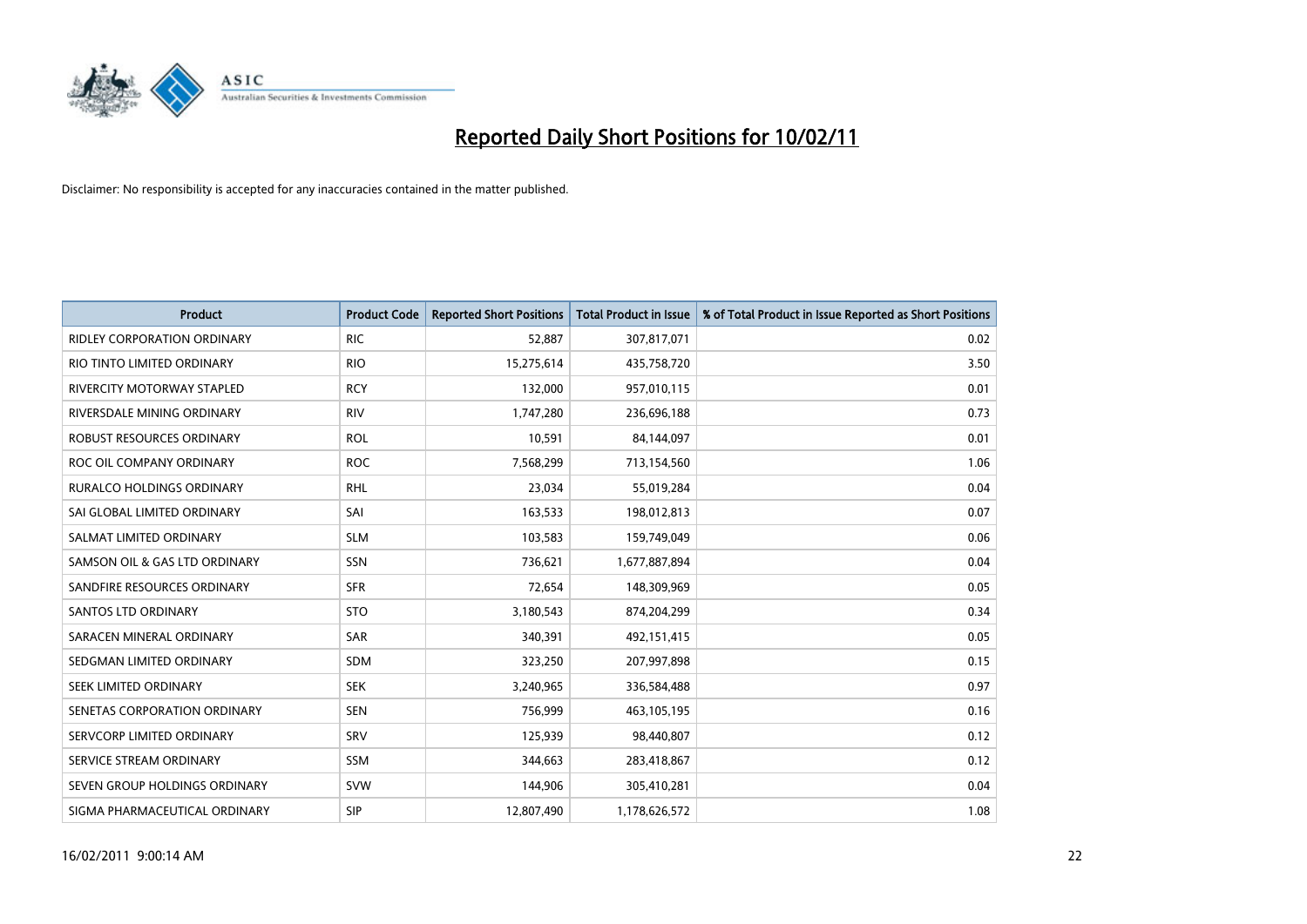

| Product                                  | <b>Product Code</b> | <b>Reported Short Positions</b> | <b>Total Product in Issue</b> | % of Total Product in Issue Reported as Short Positions |
|------------------------------------------|---------------------|---------------------------------|-------------------------------|---------------------------------------------------------|
| SILEX SYSTEMS ORDINARY                   | <b>SLX</b>          | 243,736                         | 170,123,997                   | 0.13                                                    |
| SILVER LAKE RESOURCE ORDINARY            | <b>SLR</b>          | 315,564                         | 178,882,838                   | 0.18                                                    |
| SIMS METAL MGMT LTD ORDINARY             | <b>SGM</b>          | 3,140,214                       | 204,921,757                   | 1.53                                                    |
| SINGAPORE TELECOMM. CHESS DEPOSITARY INT | SGT                 | 3,261,444                       | 318,538,714                   | 1.02                                                    |
| SKILLED GROUP LTD ORDINARY               | <b>SKE</b>          | 470.834                         | 190,738,408                   | 0.24                                                    |
| SKY CITY ENTERTAIN, ORDINARY             | <b>SKC</b>          | 1,707,270                       | 575,114,687                   | 0.30                                                    |
| <b>SKY NETWORK ORDINARY</b>              | <b>SKT</b>          | 262,131                         | 389,139,785                   | 0.07                                                    |
| SMS MANAGEMENT, ORDINARY                 | <b>SMX</b>          | 61,341                          | 67,661,358                    | 0.09                                                    |
| SONIC HEALTHCARE ORDINARY                | <b>SHL</b>          | 3,711,381                       | 388,429,875                   | 0.97                                                    |
| SOUL PATTINSON (W.H) ORDINARY            | SOL                 | 28.945                          | 238,640,580                   | 0.01                                                    |
| SP AUSNET STAPLED SECURITIES             | <b>SPN</b>          | 7,842,839                       | 2,795,115,439                 | 0.28                                                    |
| SPARK INFRASTRUCTURE STAPLED NOTE & UNIT | SKI                 | 10,449,443                      | 1,326,734,264                 | 0.78                                                    |
| SPDR 200 FUND ETF UNITS                  | <b>STW</b>          | 10,008                          | 51,439,159                    | 0.02                                                    |
| SPECIALTY FASHION ORDINARY               | <b>SFH</b>          | 2,693,460                       | 191,411,121                   | 1.40                                                    |
| SPHERE MINERALS LTD ORDINARY             | <b>SPH</b>          | 6,949                           | 171,348,151                   | 0.00                                                    |
| SPOTLESS GROUP LTD ORDINARY              | SPT                 | 1,482,365                       | 261,070,153                   | 0.58                                                    |
| ST BARBARA LIMITED ORDINARY              | <b>SBM</b>          | 3,154,817                       | 325,615,389                   | 0.97                                                    |
| STAGING CONNECTIONS ORDINARY             | <b>STG</b>          | 2,917,189                       | 78,317,726                    | 3.72                                                    |
| STANMORE COAL LTD ORDINARY               | <b>SMR</b>          | 17,231                          | 86,750,738                    | 0.02                                                    |
| STARPHARMA HOLDINGS ORDINARY             | SPL                 | 4,153                           | 243,293,268                   | 0.00                                                    |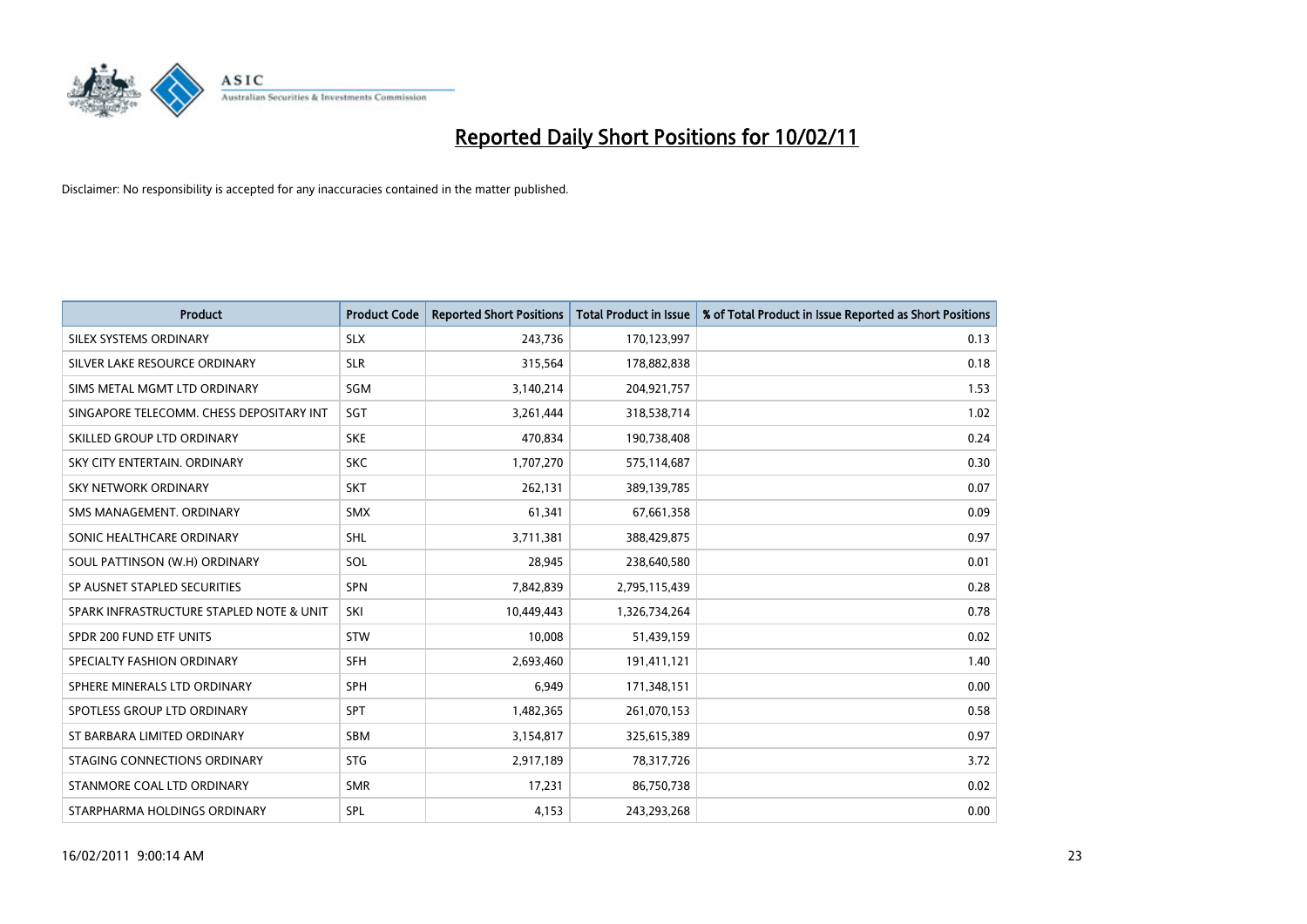

| <b>Product</b>                      | <b>Product Code</b> | <b>Reported Short Positions</b> | Total Product in Issue | % of Total Product in Issue Reported as Short Positions |
|-------------------------------------|---------------------|---------------------------------|------------------------|---------------------------------------------------------|
| STH AMERICAN COR LTD ORDINARY       | SAY                 | 9,200                           | 233,651,371            | 0.00                                                    |
| STH AMERICAN FERRO ORDINARY         | <b>SFZ</b>          | 100,000                         | 73,235,795             | 0.14                                                    |
| STH CRS ELECT ENGNR ORDINARY        | <b>SXE</b>          | 14,781                          | 124,178,939            | 0.01                                                    |
| STHN CROSS MEDIA ORDINARY           | SXL                 | 1,790,742                       | 378,827,750            | 0.47                                                    |
| STOCKLAND UNITS/ORD STAPLED         | SGP                 | 9,994,926                       | 2,383,036,717          | 0.40                                                    |
| STRAITS METALS LTD ORDINARY         | SRQ                 | 3,708,017                       | 316,342,835            | 1.17                                                    |
| STRAITS RESOURCES ORDINARY          | <b>SRL</b>          | 2,484,489                       | 316, 342, 835          | 0.78                                                    |
| STW COMMUNICATIONS ORDINARY         | SGN                 | 299,902                         | 364,310,964            | 0.07                                                    |
| SUNCORP GROUP LTD ORDINARY          | <b>SUN</b>          | 4,794,999                       | 1,281,390,524          | 0.36                                                    |
| SUNDANCE RESOURCES ORDINARY         | SDL                 | 12,296,908                      | 2,711,984,168          | 0.45                                                    |
| SUNLAND GROUP LTD ORDINARY          | <b>SDG</b>          | 62,952                          | 226,093,183            | 0.02                                                    |
| SUPER RET REP LTD ORDINARY          | <b>SUL</b>          | 139,136                         | 129,039,842            | 0.10                                                    |
| SWICK MINING ORDINARY               | <b>SWK</b>          | 254,615                         | 236,724,970            | 0.11                                                    |
| SYMEX HOLDINGS ORDINARY             | <b>SYM</b>          | 6,633                           | 125,037,628            | 0.01                                                    |
| TABCORP HOLDINGS LTD ORDINARY       | <b>TAH</b>          | 921,180                         | 684,918,140            | 0.13                                                    |
| <b>TALENT2 INTERNATION ORDINARY</b> | <b>TWO</b>          | 7                               | 141,702,125            | 0.00                                                    |
| <b>TALISMAN MINING ORDINARY</b>     | <b>TLM</b>          | 7,880                           | 130,438,627            | 0.01                                                    |
| TAP OIL LIMITED ORDINARY            | <b>TAP</b>          | 1,242,353                       | 240,967,311            | 0.52                                                    |
| TASSAL GROUP LIMITED ORDINARY       | <b>TGR</b>          | 31,362                          | 146,304,404            | 0.01                                                    |
| <b>TATTS GROUP LTD ORDINARY</b>     | <b>TTS</b>          | 14,590,428                      | 1,300,888,465          | 1.13                                                    |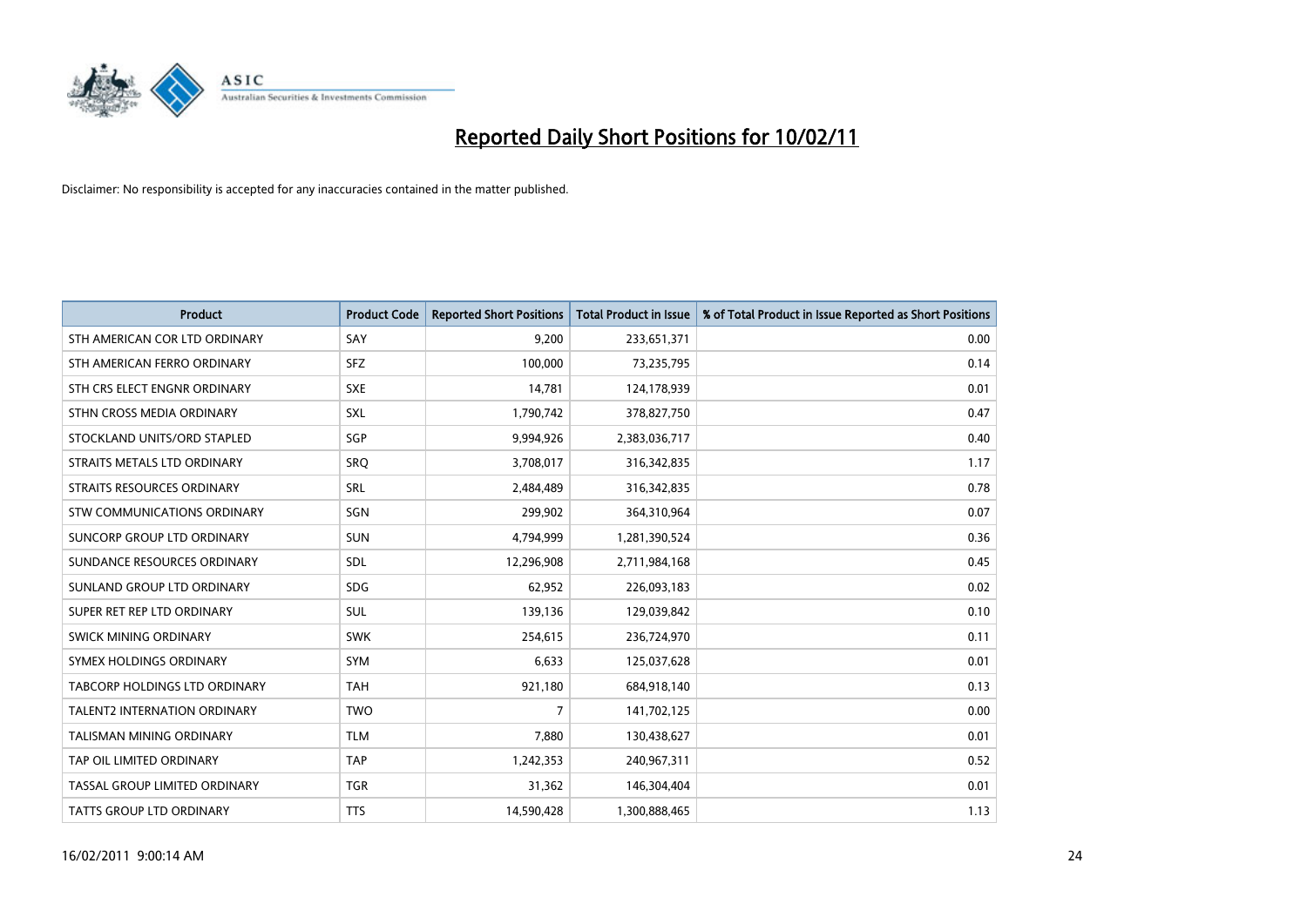

| <b>Product</b>                   | <b>Product Code</b> | <b>Reported Short Positions</b> | <b>Total Product in Issue</b> | % of Total Product in Issue Reported as Short Positions |
|----------------------------------|---------------------|---------------------------------|-------------------------------|---------------------------------------------------------|
| TELECOM CORPORATION ORDINARY     | <b>TEL</b>          | 14,975,926                      | 1,924,622,088                 | 0.78                                                    |
| TELSTRA CORPORATION. ORDINARY    | <b>TLS</b>          | 38,822,893                      | 12,443,074,357                | 0.29                                                    |
| TEN NETWORK HOLDINGS ORDINARY    | <b>TEN</b>          | 14,275,434                      | 1,045,236,720                 | 1.38                                                    |
| TERANGA GOLD CORP CDI 1:1        | <b>TGZ</b>          | 318,689                         | 156,154,864                   | 0.20                                                    |
| TERRAMIN AUSTRALIA, ORDINARY     | <b>TZN</b>          | 104,300                         | 167,315,574                   | 0.06                                                    |
| TFS CORPORATION LTD ORDINARY     | <b>TFC</b>          | 64.242                          | 228,397,097                   | 0.02                                                    |
| THE REJECT SHOP ORDINARY         | <b>TRS</b>          | 353,188                         | 26,033,570                    | 1.37                                                    |
| THOR MINING PLC CHESS DEPOSITARY | <b>THR</b>          | 2,307                           | 240,235,256                   | 0.00                                                    |
| THORN GROUP LIMITED ORDINARY     | <b>TGA</b>          | 16,077                          | 129,858,924                   | 0.01                                                    |
| THUNDELARRA EXPLOR, ORDINARY     | <b>THX</b>          | 3,597                           | 153,412,482                   | 0.00                                                    |
| TIGER RESOURCES ORDINARY         | <b>TGS</b>          | 163,189                         | 597,373,151                   | 0.03                                                    |
| TIMBERCORP LIMITED ORDINARY      | <b>TIM</b>          | 90,074                          | 352,071,429                   | 0.02                                                    |
| <b>TISHMAN SPEYER UNITS</b>      | <b>TSO</b>          | 74,775                          | 338,440,904                   | 0.02                                                    |
| TNG LIMITED ORDINARY             | <b>TNG</b>          | 4,321                           | 258,055,076                   | 0.00                                                    |
| TOLL HOLDINGS LTD ORDINARY       | <b>TOL</b>          | 13,623,149                      | 706,577,616                   | 1.93                                                    |
| TORO ENERGY LIMITED ORDINARY     | <b>TOE</b>          | 35,404                          | 964,936,676                   | 0.00                                                    |
| <b>TOWER AUSTRALIA ORDINARY</b>  | <b>TAL</b>          | 548,377                         | 419,652,394                   | 0.13                                                    |
| TOWER LIMITED ORDINARY           | <b>TWR</b>          | 689,519                         | 263,603,448                   | 0.26                                                    |
| TOX FREE SOLUTIONS ORDINARY      | <b>TOX</b>          | 81,237                          | 91,855,500                    | 0.09                                                    |
| TPG TELECOM LIMITED ORDINARY     | <b>TPM</b>          | 3,641,891                       | 775,522,421                   | 0.45                                                    |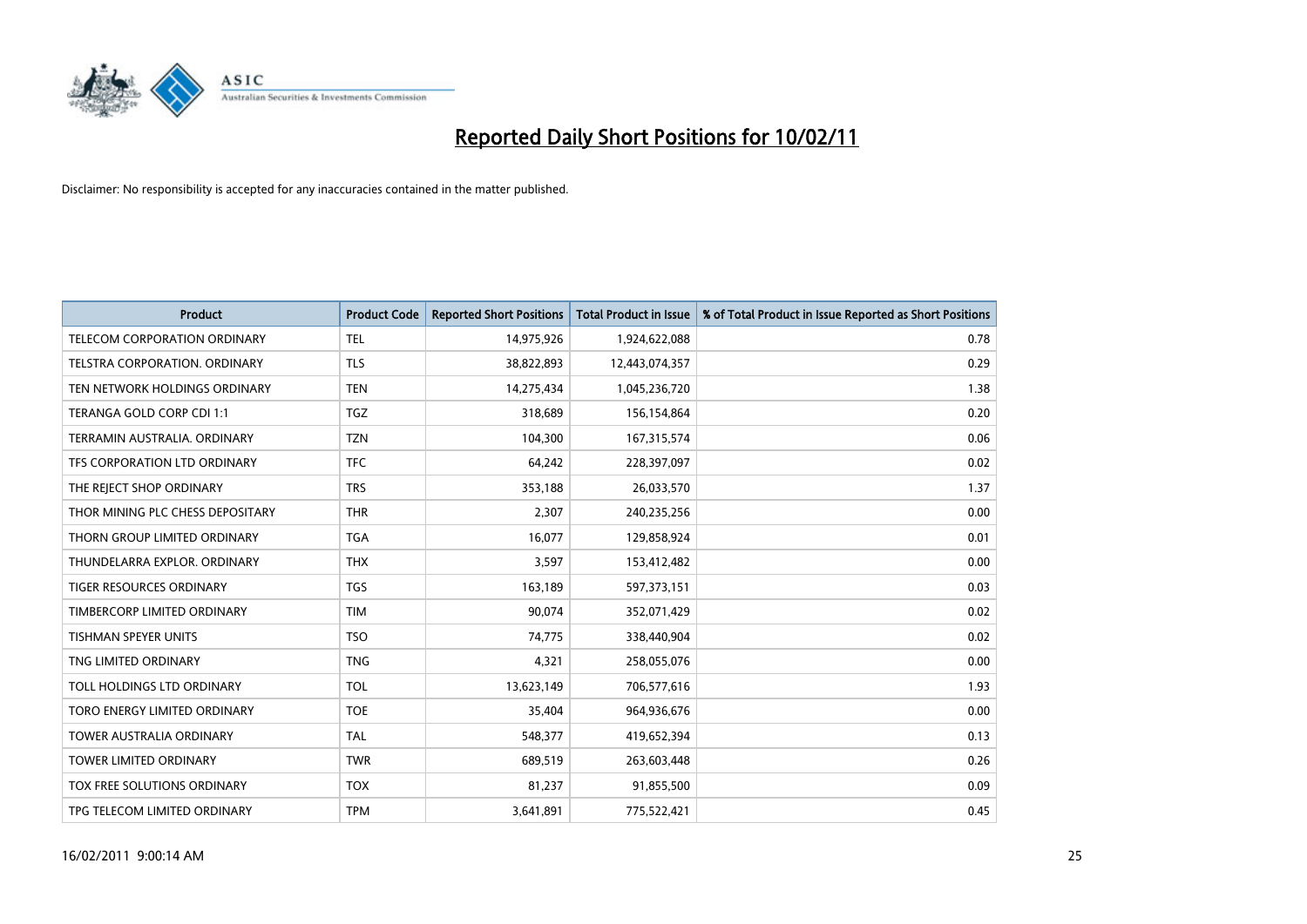

| <b>Product</b>                            | <b>Product Code</b> | <b>Reported Short Positions</b> | Total Product in Issue | % of Total Product in Issue Reported as Short Positions |
|-------------------------------------------|---------------------|---------------------------------|------------------------|---------------------------------------------------------|
| TRANSFIELD SERV INFR STAPLED SECURITIES   | <b>TSI</b>          | 369,525                         | 434,862,971            | 0.09                                                    |
| TRANSFIELD SERVICES ORDINARY              | <b>TSE</b>          | 954,351                         | 549,715,957            | 0.17                                                    |
| TRANSPACIFIC INDUST, ORDINARY             | <b>TPI</b>          | 17,472,796                      | 960,638,735            | 1.83                                                    |
| TRANSURBAN GROUP TRIPLE STAPLED SEC.      | <b>TCL</b>          | 1,383,241                       | 1,441,290,633          | 0.09                                                    |
| TRINITY GROUP STAPLED SECURITIES          | <b>TCO</b>          | 3,419                           | 231,701,539            | 0.00                                                    |
| TROY RESOURCES NL ORDINARY                | <b>TRY</b>          | 20,262                          | 87,494,823             | 0.02                                                    |
| UGL LIMITED ORDINARY                      | <b>UGL</b>          | 5,051,095                       | 166,028,705            | 3.03                                                    |
| UNILIFE CORPORATION CDI US PROHIBITED     | <b>UNS</b>          | 260,856                         | 272,744,111            | 0.08                                                    |
| UXC LIMITED ORDINARY                      | <b>UXC</b>          | 488,437                         | 305,789,718            | 0.16                                                    |
| VALAD PROPERTY GROUP STAPLED US PROHIBIT. | <b>VPG</b>          | 4,049,323                       | 115,108,116            | 3.51                                                    |
| <b>VDM GROUP LIMITED ORDINARY</b>         | <b>VMG</b>          | 74,474                          | 193,127,749            | 0.04                                                    |
| <b>VENTURE MINERALS ORDINARY</b>          | <b>VMS</b>          | 47,863                          | 220,943,592            | 0.02                                                    |
| <b>VIRGIN BLUE HOLDINGS ORDINARY</b>      | <b>VBA</b>          | 15,035,470                      | 2,210,197,600          | 0.66                                                    |
| <b>VISION GROUP HLDGS ORDINARY</b>        | <b>VGH</b>          | 78.000                          | 73,583,806             | 0.11                                                    |
| <b>VITA GROUP LTD ORDINARY</b>            | <b>VTG</b>          | 75,190                          | 142,499,800            | 0.05                                                    |
| VITERRA INC CDI 1:1                       | <b>VTA</b>          | 3,828                           | 68,629,939             | 0.01                                                    |
| <b>WATPAC LIMITED ORDINARY</b>            | <b>WTP</b>          | 53,794                          | 183,341,382            | 0.02                                                    |
| WDS LIMITED ORDINARY                      | <b>WDS</b>          | 26,729                          | 143,107,458            | 0.02                                                    |
| WEBJET LIMITED ORDINARY                   | <b>WEB</b>          | 93,766                          | 77,661,278             | 0.12                                                    |
| WESFARMERS LIMITED ORDINARY               | <b>WES</b>          | 20,294,615                      | 1,005,187,251          | 1.98                                                    |